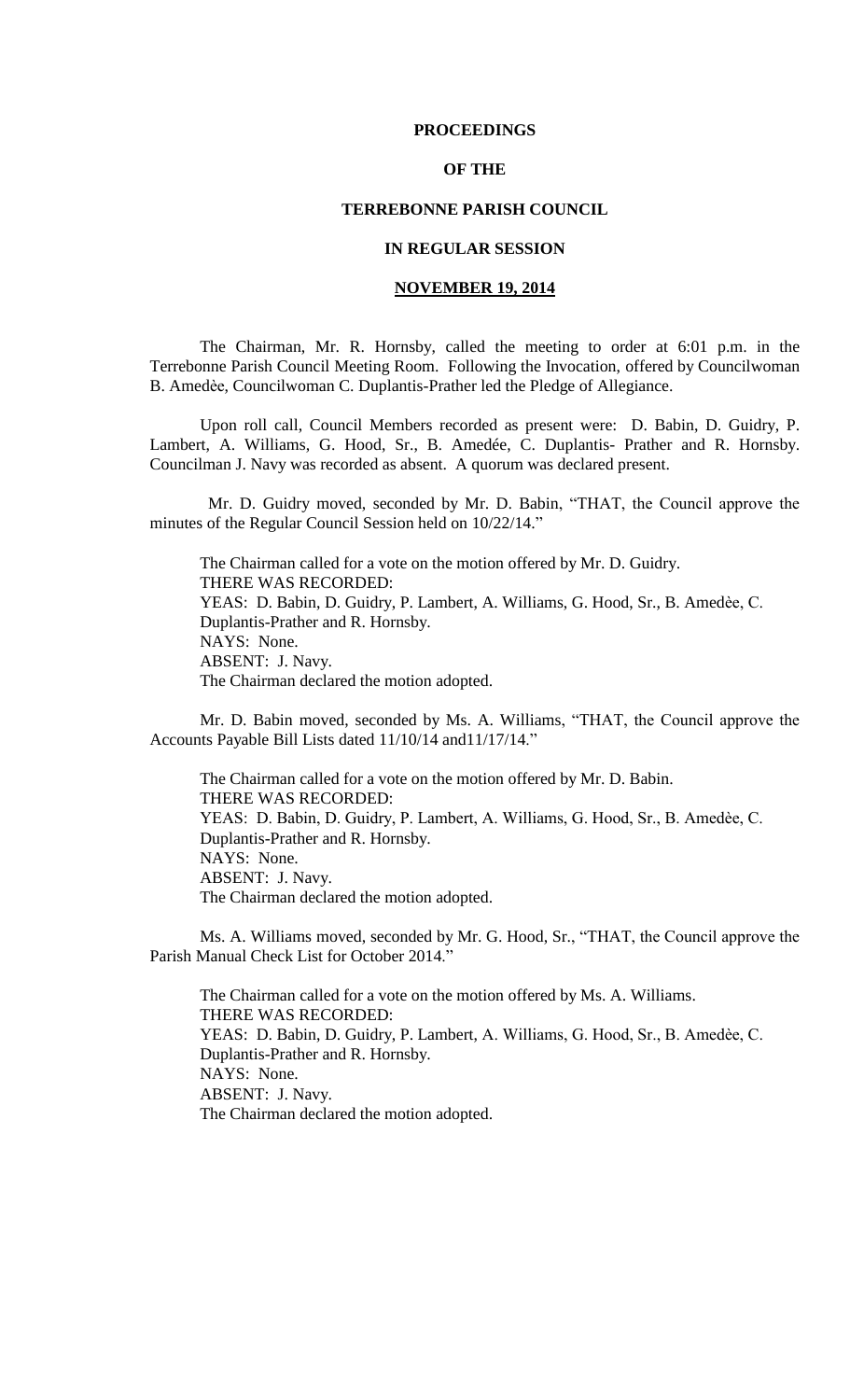OFFERED BY: Ms. A. Williams SECONDED BY: Ms. B. Amedẻe

RESOLUTION NO. 14-480

## RESOLUTION CERTIFYING COMPLIANCE WITH THE PUBLIC BID LAWS

# STATE PROJECT NO. 50-J55-04-01 PARISH OF Terrebonne

#### Terrebonne Parish Consolidated Government

WHEREAS, the Terrebonne Parish Consolidated Government (TPCG), has solicited bids for State Project No. 50-J55-04-01 in accordance with the current bid laws of the state of Louisiana, including, but not limited to R.S. 38:2211, et. seq; and

WHEREAS, the Terrebonne Parish Consolidated Government (TPCG), has submitted to Facility Planning and Control (FP&C) Final construction documents (plans and specifications), Construction document addenda, Certification that the cooperative endeavor agreement's ownership of property requirements have been met, Evidence of current commitment and availability of match/or in-kind match, Certified proof of publication of advertisement for procurement, Certified tabulation of bids or proposals with recommendation for award and Certification that the procurement was in accordance with the Public Bid Law.

NOW, THEREFORE, BE IT RESOLVED by the Terrebonne Parish Consolidated Government (TPCG), in Regular session, assembled on this 19th day of November, 2014, does hereby certify that the bidding procedures of Louisiana Revised Statutes 38:2211, et. seq.

WHEREUPON the motion was put to a vote and the vote thereon was as follows:

THERE WAS RECORDED:

YEAS: D. Babin, D. Guidry, P. Lambert, A. Williams, G. Hood, Sr., B. Amedee, C. Duplantis-Prather, and R. Hornsby. NAYS: None. NOT VOTING: None. ABSTAINING: None. ABSENT: J. Navy. The Chairman declared the resolution adopted on this, the 19th day of November 2014. \* \* \* \* \* \* \* \* \* The resolution was adopted.

Upon questioning from Councilwoman B. Amedѐe, Parish Manager A. Levron explained that in order to proceed with the bidding phase of the pedestrian bridge over Bayou Terrebonne and the parking lot, this formality has to be done; noting that this is one of the steps needed to continue because partial funding for this project is awarded through the State Capital Outlay Fund which is handled by the Office of Facility Planning and Control.

The Council Chairman acknowledged Ms. Linda Brashier, President of the Terrebonne Garden Club, who addressed the Council relative to the matter of "naming of the live oak trees in Jim Bowie Park". Ms. Brashier, along with Ms. Laura Browning, Chairwoman of the Terrebonne Parish Tree Board, explained to the Council the significance of naming the live oak trees in Jim Bowie Park; stating that they were planted by "gold star" mothers whose sons died in World War II. Ms. Brashier further explained that naming the trees would protect them from being cut and/or destroyed and would bring honor to individuals who gave their lives in Terrebonne Parish for the freedom of others. To date, there are 89 soldiers who perished as a result of the war but there are only 21 trees; noting that there are only 18 that are old enough and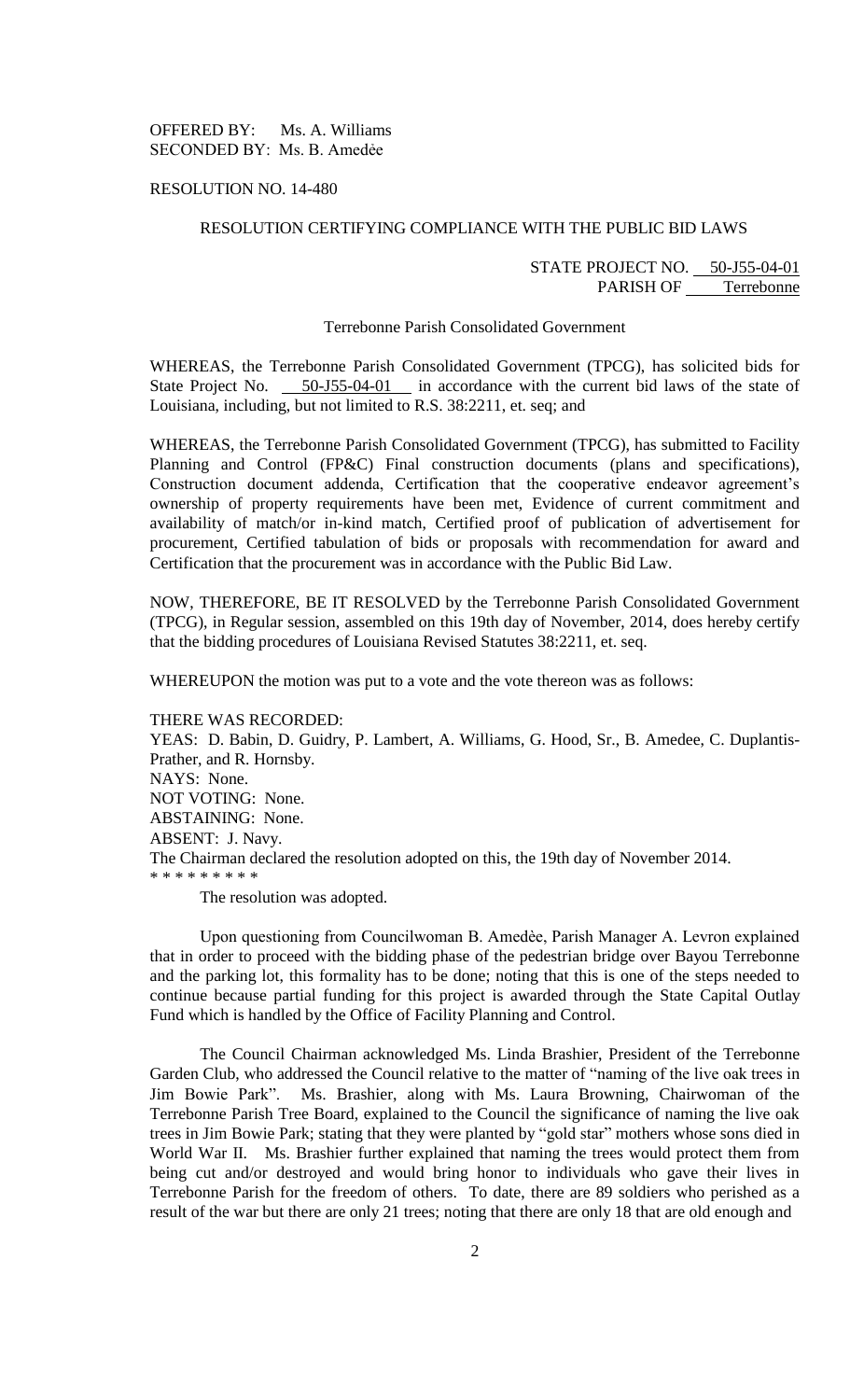large enough to be named thus causing them to create a system in how the trees are going to be named. Ms. Brashier and Ms. Browning presented the Council with a resolution asking for their support in the naming of the trees in the Jim Bowie Park.

Upon questioning from Councilman D. Babin, Ms. Browing explained the significance of the 21 trees grouping is in correlation to the 21 gun salute, which in Ms. Browning opinion, is attributed to the mass in 1776. Several Council members thanked Ms. Brashier and Ms. Browning for all of their hard work and offered their complete support of this endeavor volunteering their services, if need be.

Ms. Browning announced that the Arbor Day Tree give-away will be on January 17, 2015 at the Terrebonne Parish Library. The trees were donated by the Apache Tree Foundation.

Mr. D. Babin moved, seconded by Mr. G. Hood, Sr., "THAT, the Council accept the resolution presented by the Terrebonne Garden Club and the Terrebonne Parish Tree Board in a collaborated effort in the naming of the live oaks trees in the Jim Bowie Park in honor of Terrebonne Parish World War II heroes."

The Chairman called for a vote on the motion offered by Mr. D. Babin. THERE WAS RECORDED: YEAS: D. Babin, D. Guidry, P. Lambert, A. Williams, G. Hood, Sr., B. Amedèe, C. Duplantis-Prather and R. Hornsby. NAYS: None. ABSENT: J. Navy. The Chairman declared the motion adopted.

The Council Chairman acknowledged Mr. Henry Toepfer, a Houma resident, who addressed the Council relative to the matters of a deck on pond at Port Royal Way, the Amtrak signs and a special thanks to the Council and Administration for all of the work that they are doing throughout the parish. He also thanked the Council and Administration for the signs that were placed at the Amtrak station in Schriever. Mr. Toepfer explained that he is in support of Mr. Michael Nguyen's construction of his gazebo/deck; noting that it will enhance the appearance of his property and increase its value. He is asking the Council to reconsider their opposition of the construction of Mr. Nguyen gazebo/deck and allow him to proceed.

The Council Chairman acknowledged Mr. Peter Nguyen, a Houma resident, who addressed the Council relative to the matter of "gazebo/deck". Mr. Nguyen explained that he is in full support of Mr. Michael Nguyen's construction a gazebo/deck on his property in Port Royal Way.

The Chairman acknowledged Mr. Michael Nguyen, a Houma resident, who addressed the Council relative to the matter of constructing a deck/gazebo. Mr. Nguyen explained that he was denied a permit to construct a gazebo on his property and feels that it is "unfair". He noted that other subdivisions and/or residents have the same type of structures on their properties, his deck will be located away from the drainage servitudes, his structure will be well maintained and would enhance the property value and increase property taxes for the parish; noting that he is willing to sign a right-of-way agreement with the parish. He is asking the Council and the Administration for leniency and presented them with a petition in support of this gazebo/deck construction.

Mr. P. Lambert moved, seconded by Mr. D. Guidry, "THAT, the Council accept the petition submitted by Mr. Michael Nguyen, in support of his construction of a gazebo/deck on his property at Port Royal Way, into the records of tonight's proceedings."

The Chairman called for a vote on the motion offered by Mr. P. Lambert. THERE WAS RECORDED: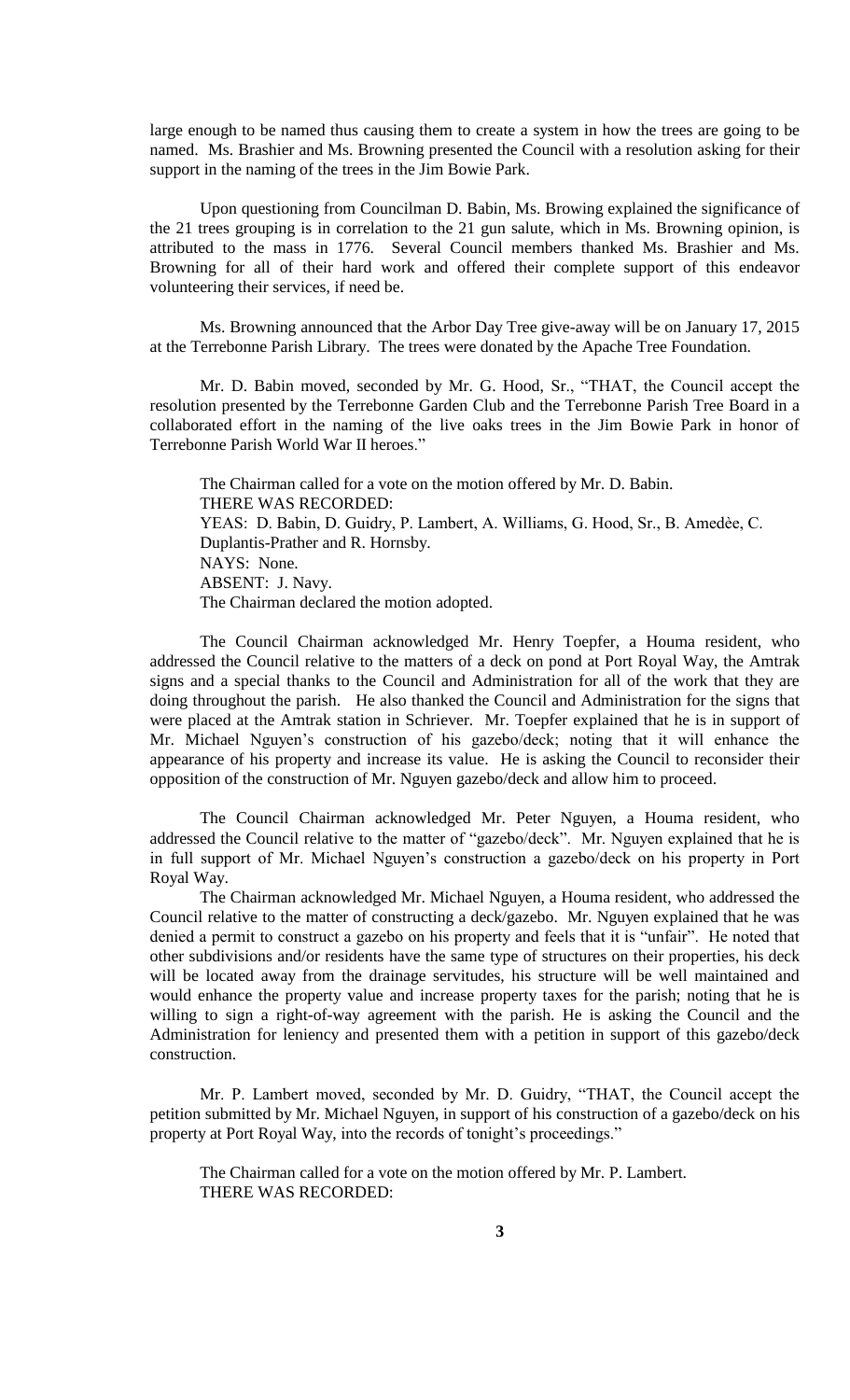YEAS: D. Babin, D. Guidry, P. Lambert, A. Williams, G. Hood, Sr., B. Amedèe, C. Duplantis-Prather and R. Hornsby. NAYS: None. ABSENT: J. Navy. The Chairman declared the motion adopted.

The Chairman called for a report on the Public Services Committee meeting held on 11/17/14, whereupon the Committee Chairman rendered the following:

## PUBLIC SERVICES COMMITTEE

### NOVEMBER 17, 2014

The Chairman, Daniel Babin, called the Public Services Committee meeting to order at 5:30 p. m. in the Terrebonne Parish Council Meeting Room with an Invocation led by Ms. A. Williams and the Pledge of Allegiance by Mr. J. Navy. Upon roll call, Committee Members recorded as present were: B. Amedée, D. Babin, C. Duplantis-Prather, D. Guidry, Capt. Greg Hood, Sr., HPD Ret., R. Hornsby, P. Lambert, J. Navy, and A. Williams. A quorum was declared present.

OFFERED BY: Ms. A. Williams SECONDED BY: Mr. R. Hornsby and Mr. D. Guidry

RESOLUTION NO. 14-481

WHEREAS, the Auxiliary Curb Repair Project is an initiative to reduce the amount of outstanding curb repairs in residential areas of Terrebonne Parish, and

WHEREAS, the project will reduce the amount of overall outstanding repairs by Twentyseven (27) Percent, and

WHEREAS, the Road & Bridge Division wishes to complete repairs within Forty-five (45) days of the Issuance of Notice to Proceed, and

WHEREAS, Request for Quotations (RFQ) were received and reviewed by Public Works Roads and Brides Division for the project, and

WHEREAS, after careful review by David Rome, Roads and Bridges Superintendent, Perry Blanchard, Operations Manager, and Gregory Bush, Public Works Director, it has been determined that the lowest responsive quotation received was that of Norris and Boudreaux Construction LLC., and

WHEREAS, Parish Administration has recommended the acceptance of the quotation for the aforementioned project in the amount of Forty-five Thousand Dollars and Zero Cents (\$45,000.00) as per the attached documents.

NOW, THEREFORE BE IT RESOLVED by the Terrebonne Parish Council (Public Services Committee), on behalf of the Terrebonne Parish Consolidated Government, that the recommendation of the Parish Administration be approved and that the quotation of Norris and Boudreaux Construction LLC for the Auxiliary Curb Project be accepted per the attached documents.

THERE WAS RECORDED:

YEAS: J. Navy, A. Williams, G. Hood, Sr., B. Amedée, C. Duplantis-Prather, R. Hornsby, D. Babin, D. Guidry and P. Lambert.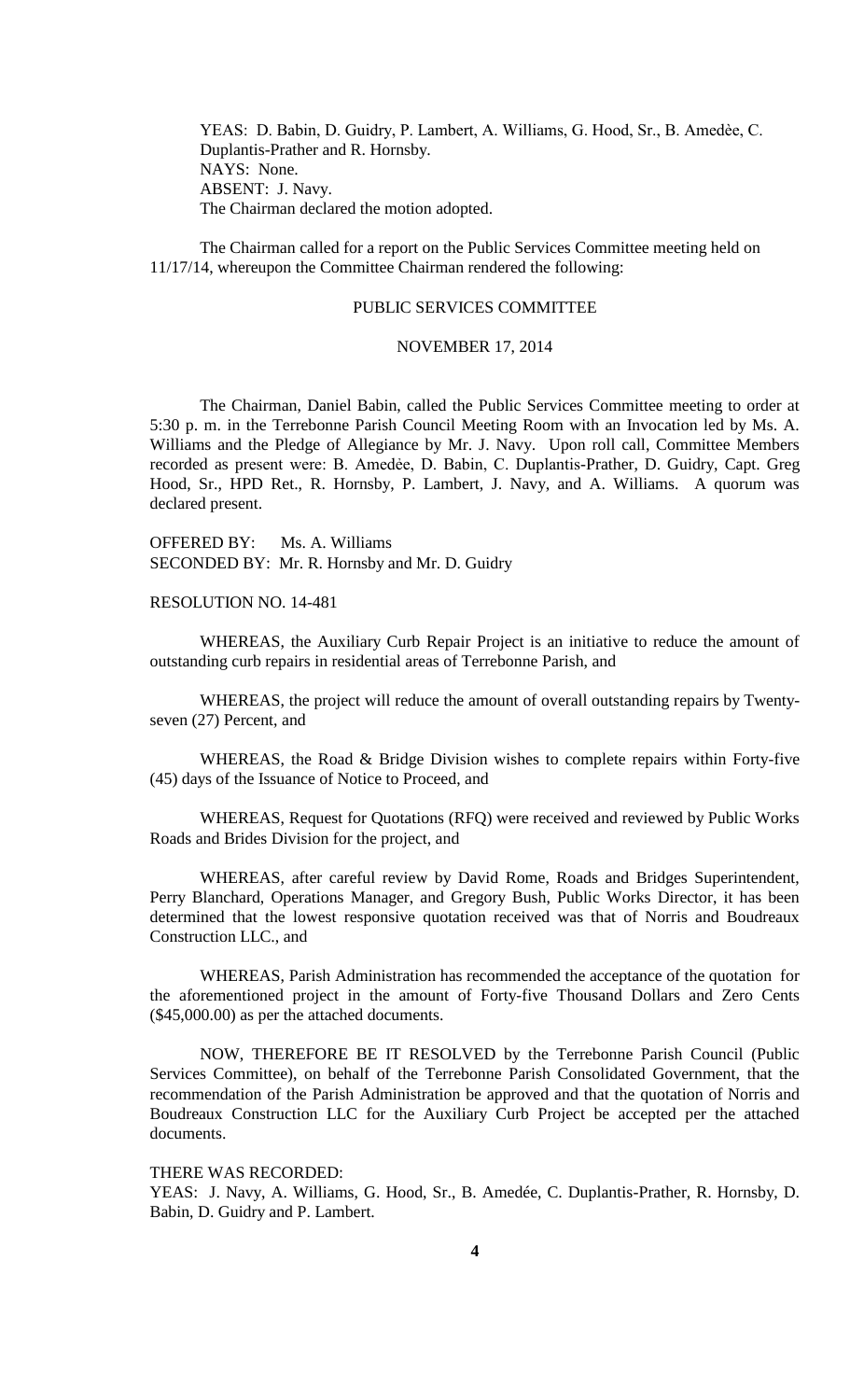NAYS: None. ABSTAINING: None. ABSENT: None. The Chairman declared the resolution adopted on this, the 17th day of November 2014. \* \* \* \* \* \* \* \* \*

OFFERED BY: Mr. D. Guidry SECONDED BY: Mr. P. Lambert

## RESOLUTION NO. 14-482

A resolution authorizing the Department of Utilities to contract with Plant-N-Power to perform repair of Houma Generating Station Unit 15 riser pipes.

WHEREAS, the Houma Generating Station (HGS 15) cooling tower riser pipes have been found to be corroded and leaking, reducing the overall reliability of HGS Unit 15, and

WHEREAS, the Terrebonne Parish Consolidated Government, Department of Utilities solicited proposals for repair, and

WHEREAS, Plant-N-Power, has submitted the lowest and best proposal to perform this repair for the amount of \$53,000.00, and

WHEREAS, the total cost exceeds the administrative limit prescribed by ordinance, and

NOW, THEREFORE BE IT RESOLVED by the Terrebonne Parish Council, on behalf of the Terrebonne Parish Consolidated Government, that the Department of Utilities be, and they are hereby, authorized to contract with Plant-N-Power for HGS 15 riser pipe repair in the estimated amount of \$53,000.

BE IT FURTHER RESOLVED, that the Parish President and all other appropriate parties be, and they are hereby authorized to execute any and all contract documents associated therewith.

## THERE WAS RECORDED:

YEAS: J. Navy, A. Williams, G. Hood, Sr., B. Amedée, C. Duplantis-Prather, R. Hornsby, D. Babin, D. Guidry and P. Lambert. NAYS: None. ABSTAINING: None. ABSENT: None. The Chairman declared the resolution adopted on this, the 17th day of November 2014. \* \* \* \* \* \* \* \* \*

OFFERED BY: Ms. B. Amedẻe SECONDED BY: Mr. D. Guidry

# RESOLUTION NO. 14-483

A resolution rejecting all bids for Parish Project No. 07-EXT-22, Bayou Gardens Extension Project (Coteau Road to Bayou Blue Road) Phase II, Terrebonne Parish, Louisiana.

WHEREAS, the Terrebonne Parish Consolidated Government did receive construction bids on Parish Project No. 07-EXT-22, Bayou Gardens Extension Project (Coteau Road to Bayou Blue Road) Phase II, Terrebonne Parish, Louisiana, and,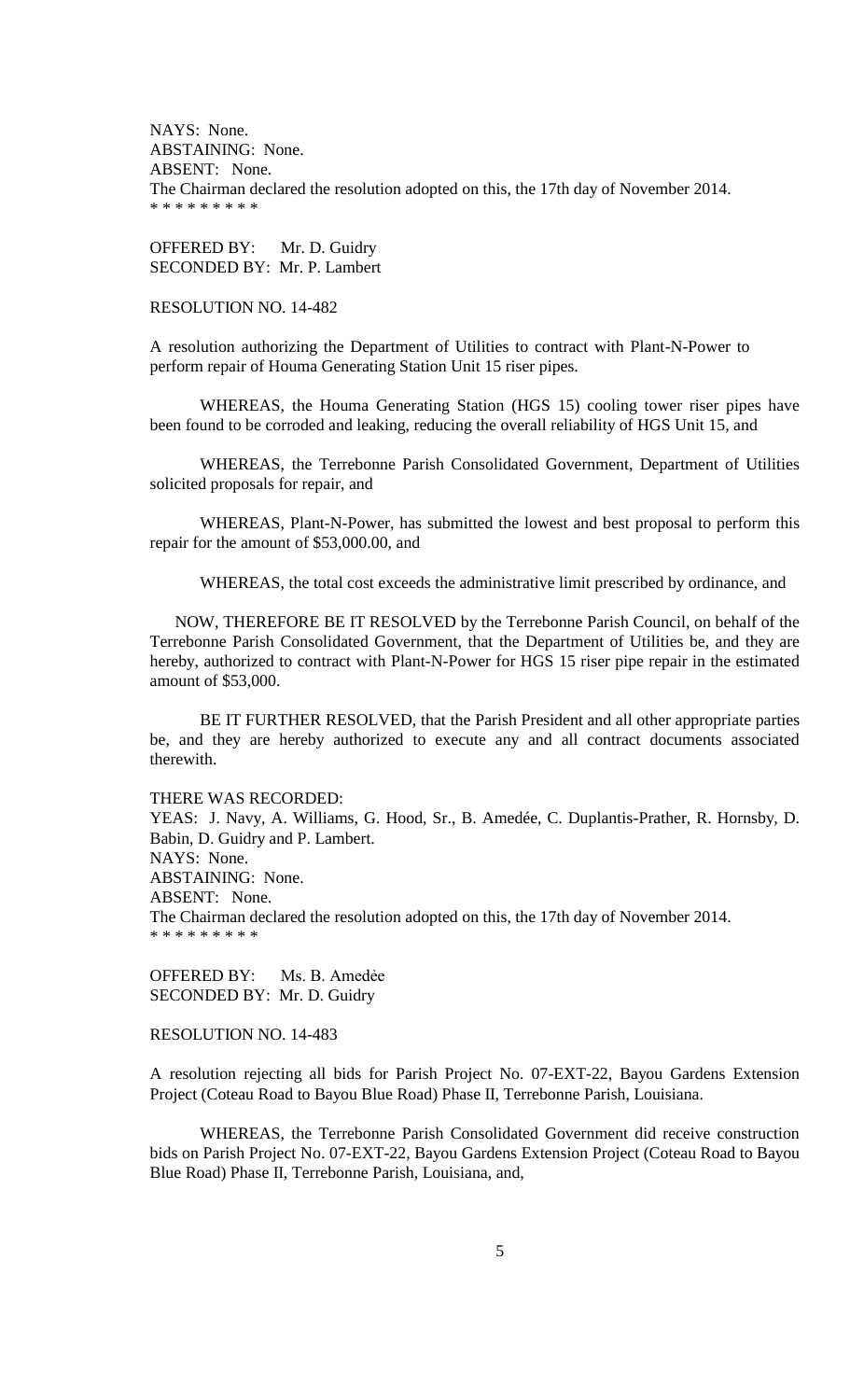WHEREAS, the bids received have come in over budget, and

WHEREAS, the Parish Administration has recommended that all bids received for the Bayou Gardens Extension Project (Coteau Road to Bayou Blue Road) Phase II, be rejected.

NOW, THEREFORE, BE IT RESOLVED by the Terrebonne Parish Council, on behalf of the Terrebonne parish Consolidated Government, that the recommendation of the Parish Administration be approved and that all bids received for the Bayou Gardens Extension Project (Coteau Road to Bayou Blue Road) Phase II, be rejected.

## THERE WAS RECORDED:

YEAS: J. Navy, A. Williams, G. Hood, Sr., B. Amedée, C. Duplantis-Prather, R. Hornsby, D. Babin, D. Guidry and P. Lambert. NAYS: None. ABSTAINING: None. ABSENT: None. The Chairman declared the resolution adopted on this, the 17th day of November 2014. \* \* \* \* \* \* \* \*

OFFERED BY: Ms. A. Williams SECONDED BY: Ms. C. Duplantis-Prather

### RESOLUTION NO. 14-484

A resolution authorizing the execution of Change Order No. 2 (Balancing) for the Construction Agreement for Parish Project No. 12-CWEF-43; Rosemarie Drive Waterline Project, Terrebonne Parish, Louisiana.

WHEREAS, the Terrebonne Parish Consolidated Government entered into a contract dated April 24, 2014, with Byron E. Talbot Contractor, Inc., for Rosemarie Drive Waterline Project, Parish Project No. 12-CWEF-43, Terrebonne Parish, Louisiana, and

WHEREAS, it is necessary to adjust and balance contract quantities with installed quantities, and

WHEREAS, this change order will increase the contract by \$6,237.04 contingent upon budget amendment, and

WHEREAS, this change order will increase contract time by 22 calendar days, and

WHEREAS, this Balancing Change Order No. 2 has been recommended by the ENGINEER for this project, T. Baker Smith, LLC.

NOW, THEREFORE BE IT RESOLVED that the Terrebonne Parish Council, on behalf of the Terrebonne Parish Consolidated Government, does hereby approve and authorize the execution by Terrebonne Parish President Michel Claudet of Change Order No. 2 to the construction agreement with, Byron E. Talbot Contractor, Inc. for Rosemarie Drive Waterline Project for an increase of Six Thousand Two Hundred and Thirty Seven Dollars and Four Cents (\$6,237.04) to the original contract amount contingent upon budget amendment, and

BE IT FURTHER RESOLVED that a certified copy of the resolution be forwarded to the Engineer, T. Baker Smith, LLC.

THERE WAS RECORDED:

YEAS: J. Navy, A. Williams, G. Hood, Sr., B. Amedée, C. Duplantis-Prather, R. Hornsby, D. Babin, D. Guidry and P. Lambert.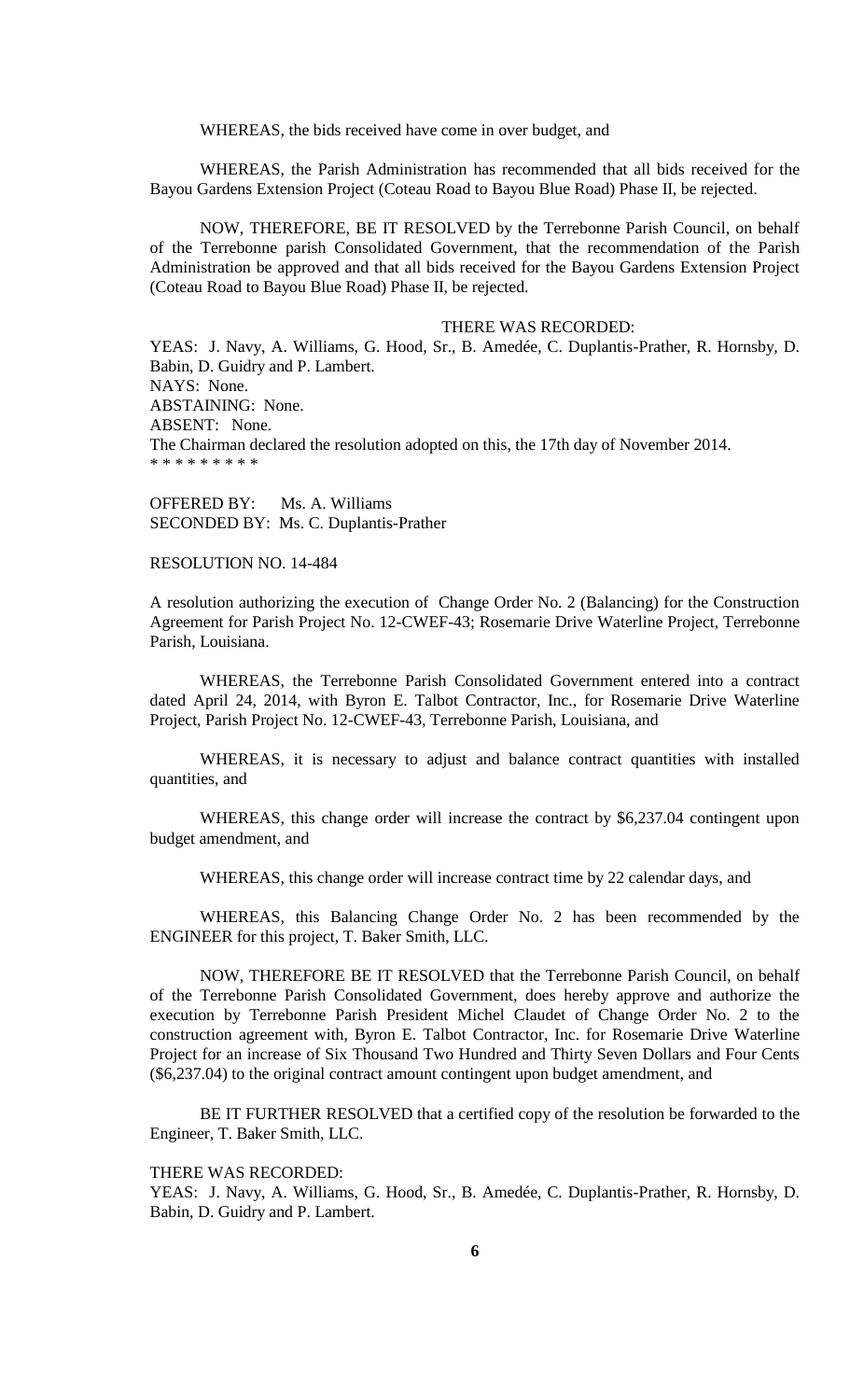NAYS: None. ABSTAINING: None. ABSENT: None. The Chairman declared the resolution adopted on this, the 17th day of November 2014. \* \* \* \* \* \* \* \* \*

OFFERED BY: Mr. D. Guidry SECONDED BY: Mr. P. Lambert

## RESOLUTION NO. 14-485

A resolution providing approval of Amendment No. 1 to the Engineering Agreement for Parish Project No. 10-SEW-95, Sewer Facility Plan and Environmental Information Document, Terrebonne Parish Louisiana.

WHEREAS, Terrebonne Parish is desirous to make the necessary changes to the Sewer Facility Plan and address any further comments on the Environmental Information Document by the Louisiana Department of Environmental Quality, and

WHEREAS, the Terrebonne Parish Consolidated Government would like to proceed with Amendment No. 1 and provide Additional Services in the amount not to exceed \$11,500.00, and

NOW, THEREFORE BE IT RESOLVED, that the Terrebonne Parish Council (Public Services Committee), on behalf of the Terrebonne Parish Consolidated Government, does herby approve this Amendment No. 1 to the Engineering Agreement for an increase of \$11,500.00 and authorizes Parish President Michel Claudet to execute this Amendment No. 1 to the Engineering Agreement for the Sewer Facility Plan and Environmental Information Document, Parish Project No. 10-SEW-95, with Providence/GSE Associates, LLC.

THERE WAS RECORDED: YEAS: J. Navy, A. Williams, G. Hood, Sr., B. Amedée, C. Duplantis-Prather, R. Hornsby, D. Babin, D. Guidry and P. Lambert. NAYS: None. ABSTAINING: None. ABSENT: None. The Chairman declared the resolution adopted on this, the 17th day of November 2014.

\* \* \* \* \* \* \* \* \*

Mr. G. Hood, Sr. moved, seconded by Mr. P. Lambert, "THAT, there being no further business to come before the Public Services Committee, the meeting be adjourned."

The Chairman called for the vote on the motion offered by Mr. G. Hood, Sr. THERE WAS RECORDED: YEAS: B. Amedẻe, D. Babin, C. Duplantis-Prather, D. Guidry, G. Hood, Sr., R. Hornsby, P. Lambert, J. Navy, and A. Williams. NAYS: None. ABSENT: None. The Chairman declared the motion adopted and the meeting was adjourned at 5:34 p.m.

Daniel Babin, Chairman

Tammy E. Triggs, Minute Clerk

Mr. D. Babin moved, seconded by Ms. C. Duplantis-Prather, "THAT, the Council accept and ratify the minutes of the Public Services Committee meeting held on 11/17/14."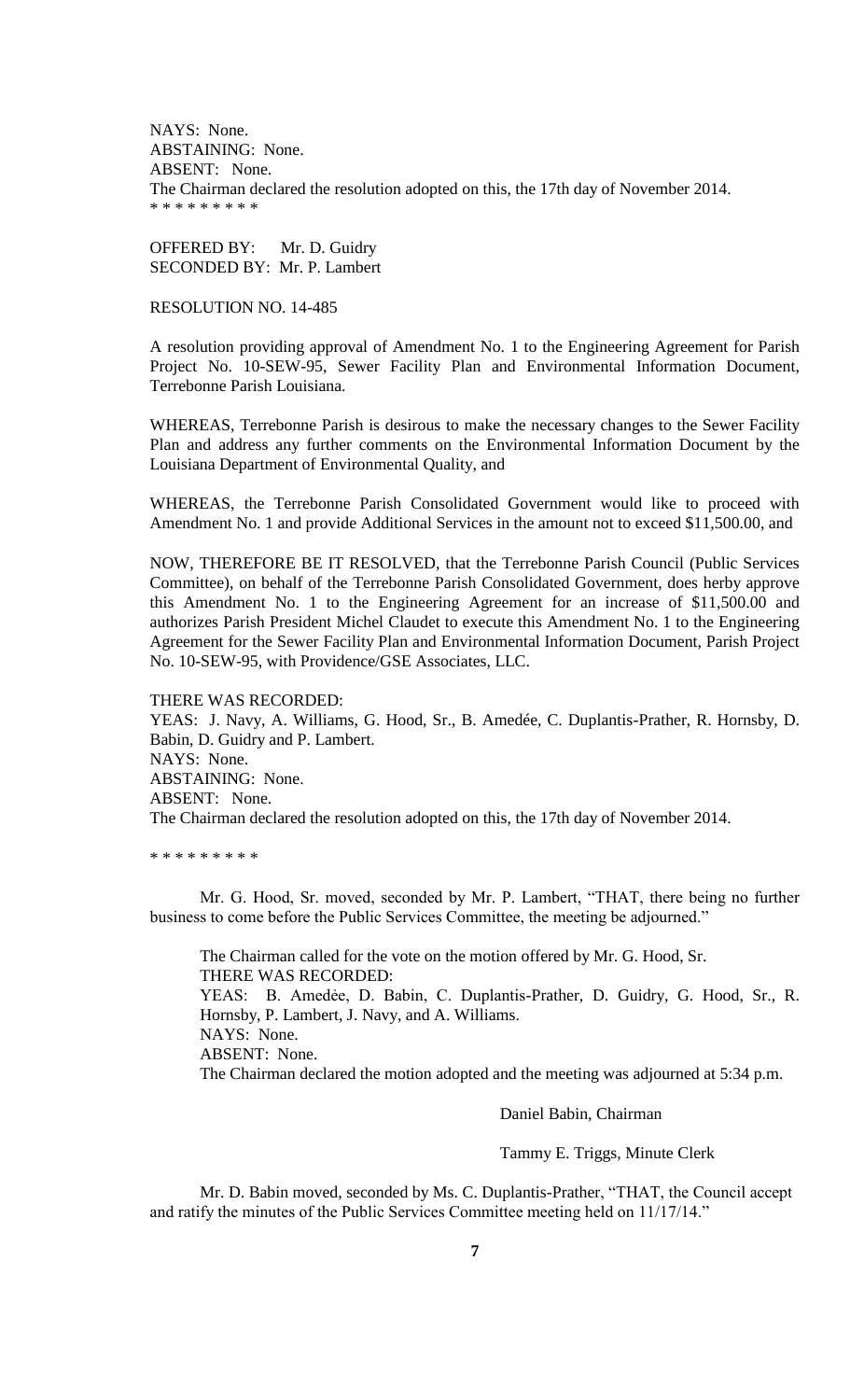The Chairman called for a vote on the motion offered by Mr. D. Babin. THERE WAS RECORDED: YEAS: D. Babin, D. Guidry, P. Lambert, A. Williams, G. Hood, Sr., B. Amedèe, C. Duplantis-Prather and R. Hornsby. NAYS: None. ABSENT: J. Navy. The Chairman declared the motion adopted.

The Chairman called for a report on the Community Development and Planning Committee meeting held on 11/17/14, whereupon the Committee Chairman, noting ratification of minutes calls public hearings on 12/03/14 at 6:30 p.m., rendered the following:

# COMMUNITY DEVELOPMENT & PLANNING COMMITTEE

### NOVEMBER 17, 2014

The Chairman, Dirk Guidry, called the Community Development & Planning Committee meeting to order at 5:40 p. m. in the Terrebonne Parish Council Meeting Room with an Invocation offered by Ms. B. Amedèe and the Pledge of Allegiance by Mr. P. Lambert. Upon roll call, Committee Members recorded as present were: B. Amedẻe, D. Babin, C. Duplantis-Prather, D. Guidry, Capt. Greg Hood, Sr., HPD Ret., R. Hornsby, P. Lambert, J. Navy, and A. Williams. A quorum was declared present.

OFFERED BY: Mr. D. Babin SECONDED BY: Ms. A. Williams

RESOLUTION NO. 14-486

Whereas, Section 511 of the Quality Housing and Work Responsibility Act (QHWRA) of 1998 imposes new requirements on Public Housing Agencies (PHAs) to prepare an Annual Plan,

Whereas, the U.S. Department of Housing and Urban Development requires that the Terrebonne Parish Consolidated Government make public, adopt, certify and submit a 5 Year/Annual Plan for fiscal year 2014,

Whereas, the Terrebonne Parish Consolidated Government Section 8 Program has developed an annual plan and a public notice was published inviting any interested parties to review the document for a 45-day period as well as comment or make recommendations,

Whereas, the 45-day public review period concluded November 14, 2014,

Whereas, the Administrative Plan for the Terrebonne Parish Section 8 Office has also been on review for comment and/or recommendations,

Now, Therefore Be It Resolved that the Terrebonne Parish Council, on behalf of the Terrebonne Parish Consolidated Government, does hereby adopt the Annual Plan and Administrative Plan and authorizes the Parish President, Michel Claudet, to sign all certifications for submittal to the U.S. Department of Housing and Urban Development as proof of that fact.

THERE WAS RECORDED:

YEAS: J. Navy, A. Williams, G. Hood, Sr., B. Amedée, C. Duplantis-Prather, R. Hornsby, D. Babin, D. Guidry and P. Lambert. NAYS: None. ABSTAINING: None. ABSENT: None.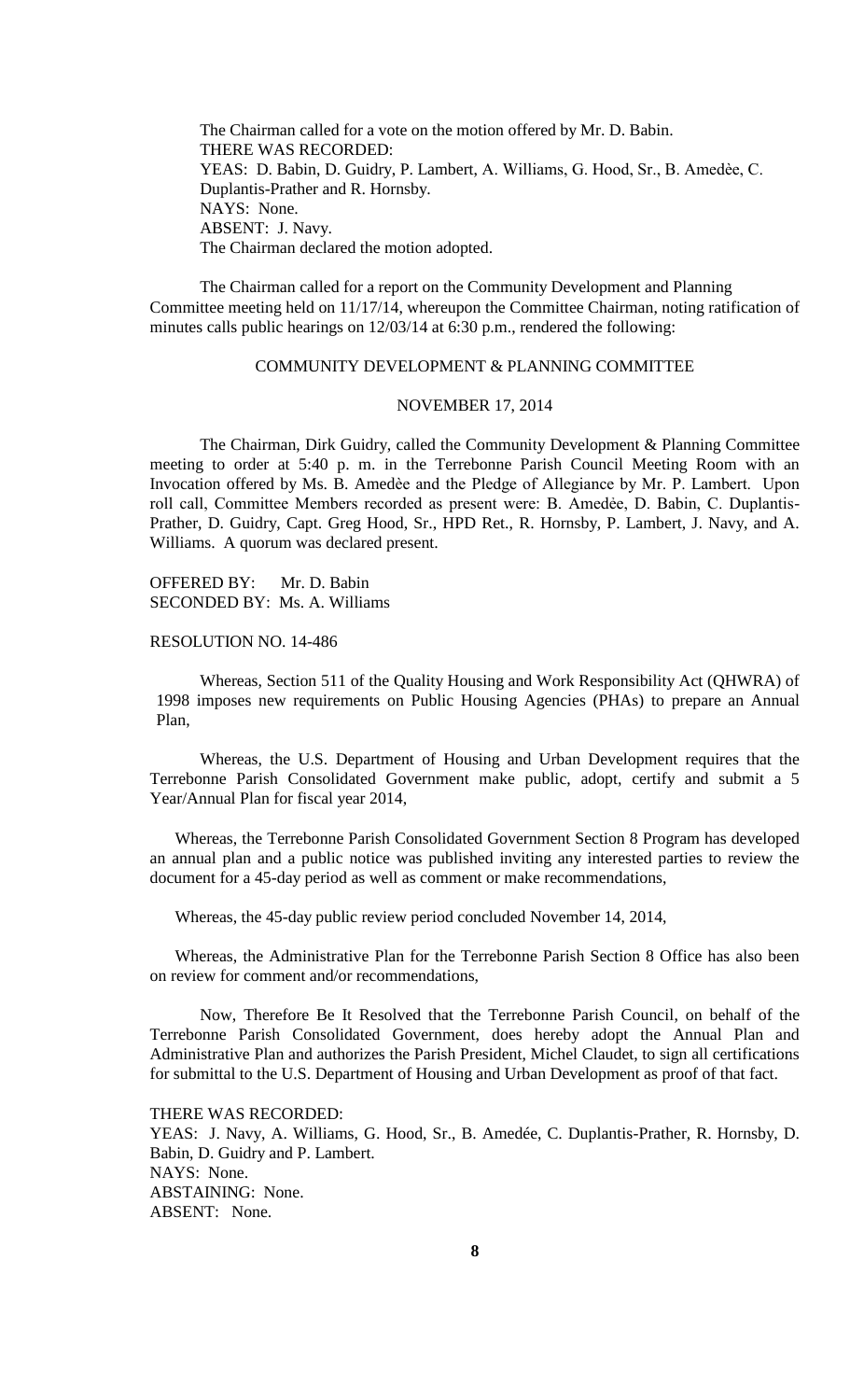The Chairman declared the resolution adopted on this, the 17th day of November 2014. \* \* \* \* \* \* \* \* \*

OFFERED BY: Mr. R. Hornsby SECONDED BY: Ms. A. Williams

RESOLUTION NO. 14-487

A Resolution giving Notice of Intent to adopt an Ordinance to dedicate and accept the maintenance/operation of the street(s), drainage servitudes, utilities, gas, sewer, and rights-ofway for "Valhi Commercial Park;" energize and accept the street lights; and to incorporate the extension of "Valhi Boulevard" into the Enhanced 911 Emergency Response System for the purpose of providing a better means of locating addresses.

THEREFORE, BE IT RESOLVED by the Terrebonne Parish Council (Community Development and Planning Committee), on behalf of the Terrebonne Parish Consolidated Government, that Notice of Intent is given for adopting an ordinance to dedicate and accept the maintenance/operation of the street(s), drainage servitudes, utilities, gas, sewer, and rights-ofway for "Valhi Commercial Park;" energize and accept the street lights; and to incorporate the extension of "Valhi Boulevard" into the Enhanced 911 Emergency Response System for the purpose of providing a better means of locating addresses.

BE IT FURTHER RESOLVED that a public hearing on said ordinance be called for Wednesday, December 3, 2014 at 6:30p.m.

## THERE WAS RECORDED:

YEAS: J. Navy, A. Williams, G. Hood, Sr., B. Amedée, C. Duplantis-Prather, R. Hornsby, D. Babin, D. Guidry and P. Lambert. NAYS: None. ABSTAINING: None. ABSENT: None. The Chairman declared the resolution adopted on this, the 17th day of November 2014. \* \* \* \* \* \* \* \* \*

OFFERED BY: Mr. R. Hornsby SECONDED BY: Mr. D. Babin

RESOLUTION NO. 14-488

A Resolution giving Notice of Intent to adopt an Ordinance to dedicate and accept the maintenance/operation of the street(s), drainage servitudes, utilities, gas, sewer, and rights-ofway for "Summerfield Place Subdivision, Addendum No. 17, Phase D;" energize and accept the street lights; and to incorporate "Karoline Elizabeth Street" and the extensions of "Lancaster Drive" and "Camille Street" into the Enhanced 911 Emergency Response System for the purpose of providing a better means of locating addresses.

THEREFORE, BE IT RESOLVED by the Terrebonne Parish Council (Community Development and Planning Committee), on behalf of the Terrebonne Parish Consolidated Government, that Notice of Intent is given for adopting an ordinance to dedicate and accept the maintenance/operation of the street(s), drainage servitudes, utilities, gas, sewer, and rights-ofway for "Summerfield Place Subdivision, Addendum No. 17, Phase D;" energize and accept the street lights; and to incorporate "Karoline Elizabeth Street" and the extensions of "Lancaster Drive" and "Camille Street" into the Enhanced 911 Emergency Response System for the purpose of providing a better means of locating addresses.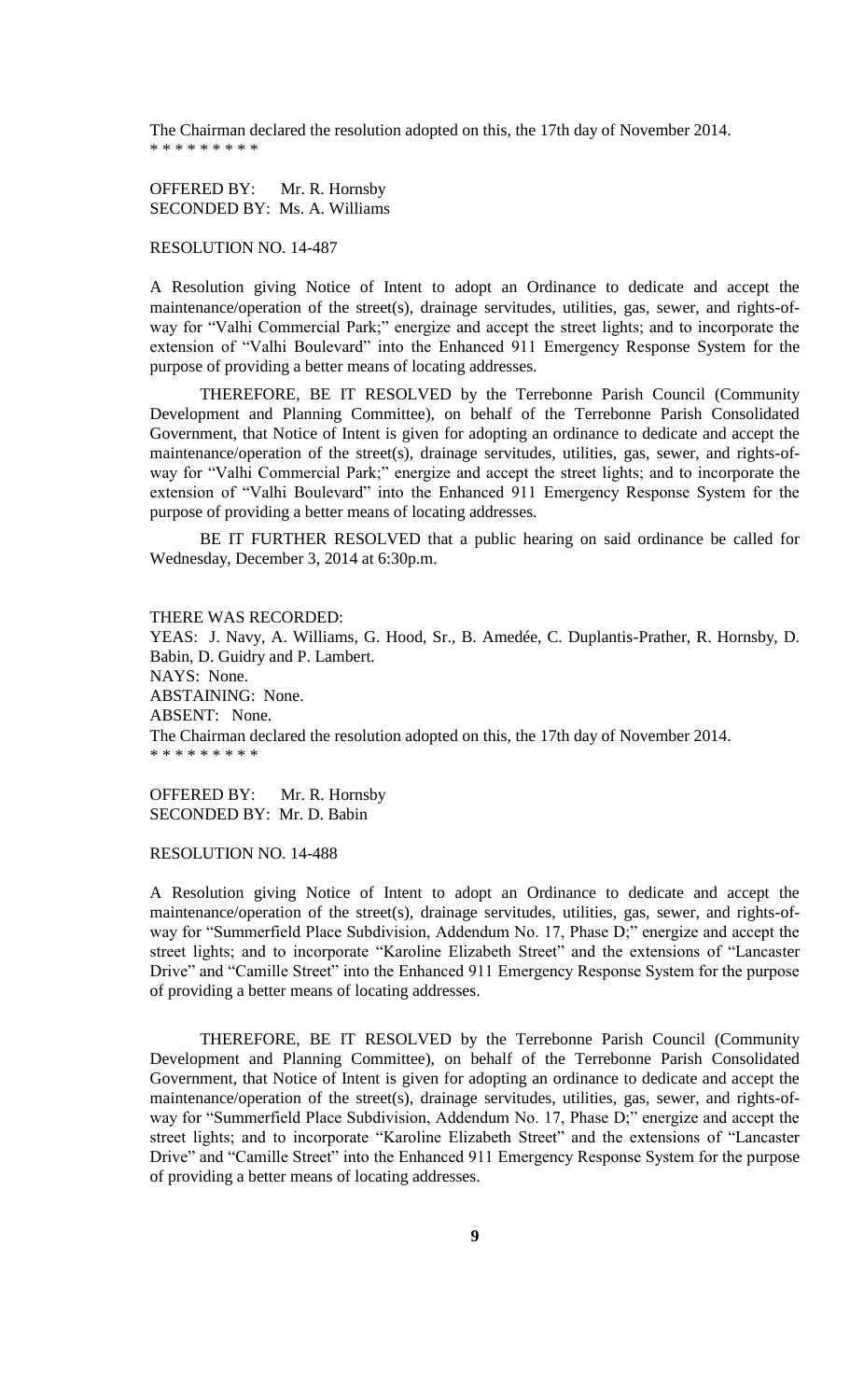BE IT FURTHER RESOLVED that a public hearing on said ordinance be called for Wednesday, December 3, 2014 at 6:30p.m.

THERE WAS RECORDED:

YEAS: J. Navy, A. Williams, G. Hood, Sr., B. Amedée, C. Duplantis-Prather, R. Hornsby, D. Babin, D. Guidry and P. Lambert. NAYS: None. ABSTAINING: None. ABSENT: None. The Chairman declared the resolution adopted on this, the 17th day of November 2014. \* \* \* \* \* \* \* \* \*

Mr. G. Hood, Sr. moved, seconded by Mr. R. Hornsby, "THAT, there being no further business to come before the Community Development & Planning Committee, the meeting be adjourned."

The Chairman called for the vote on the motion offered by Mr. G. Hood, Sr. THERE WAS RECORDED:

YEAS: B. Amedẻe, D. Babin, C. Duplantis-Prather, D. Guidry, G. Hood, Sr., R. Hornsby, P. Lambert, J. Navy, and A. Williams. NAYS: None.

ABSENT: None.

The Chairman declared the motion adopted and the meeting was adjourned at 5:43 p.m.

Dirk Guidry, Chairman

Tammy E. Triggs, Minute Clerk

Mr. D. Guidry moved, seconded by Mr. D. Babin, "THAT, the Council accept and ratify the minutes of the Community Development and Planning Committee meeting held on 11/17/14."

The Chairman called for a vote on the motion offered by Mr. D. Guidry. THERE WAS RECORDED: YEAS: D. Babin, D. Guidry, P. Lambert, A. Williams, G. Hood, Sr., B. Amedèe, C. Duplantis-Prather and R. Hornsby. NAYS: None. ABSENT: J. Navy. The Chairman declared the motion adopted.

The Chairman called for a report on the Policy, Procedure and Legal Committee meeting held on 11/17/14, whereupon the Committee Chairwoman rendered the following:

## POLICY, PROCEDURE, & LEGAL COMMITTEE

### NOVEMBER 17, 2014

The Chairwoman, Arlanda J. Williams, called the Policy, Procedure, & Legal Committee meeting to order at 5:50 p. m. in the Terrebonne Parish Council Meeting Room with an Invocation offered by Mr. J. Navy and the Pledge of Allegiance led by Ms. C. Duplantis-Prather. Upon roll call, Committee Members recorded as present were: B. Amedẻe, D. Babin, C. Duplantis-Prather, D. Guidry, Capt. Greg Hood, Sr., HPD Ret., R. Hornsby, P. Lambert, J. Navy, and A. Williams. A quorum was declared present.

The Chairwoman acknowledged Council Clerk V. Chauvin who explained that a proposed resolution have been prepared with the 2015 Council Meeting dates; noting that all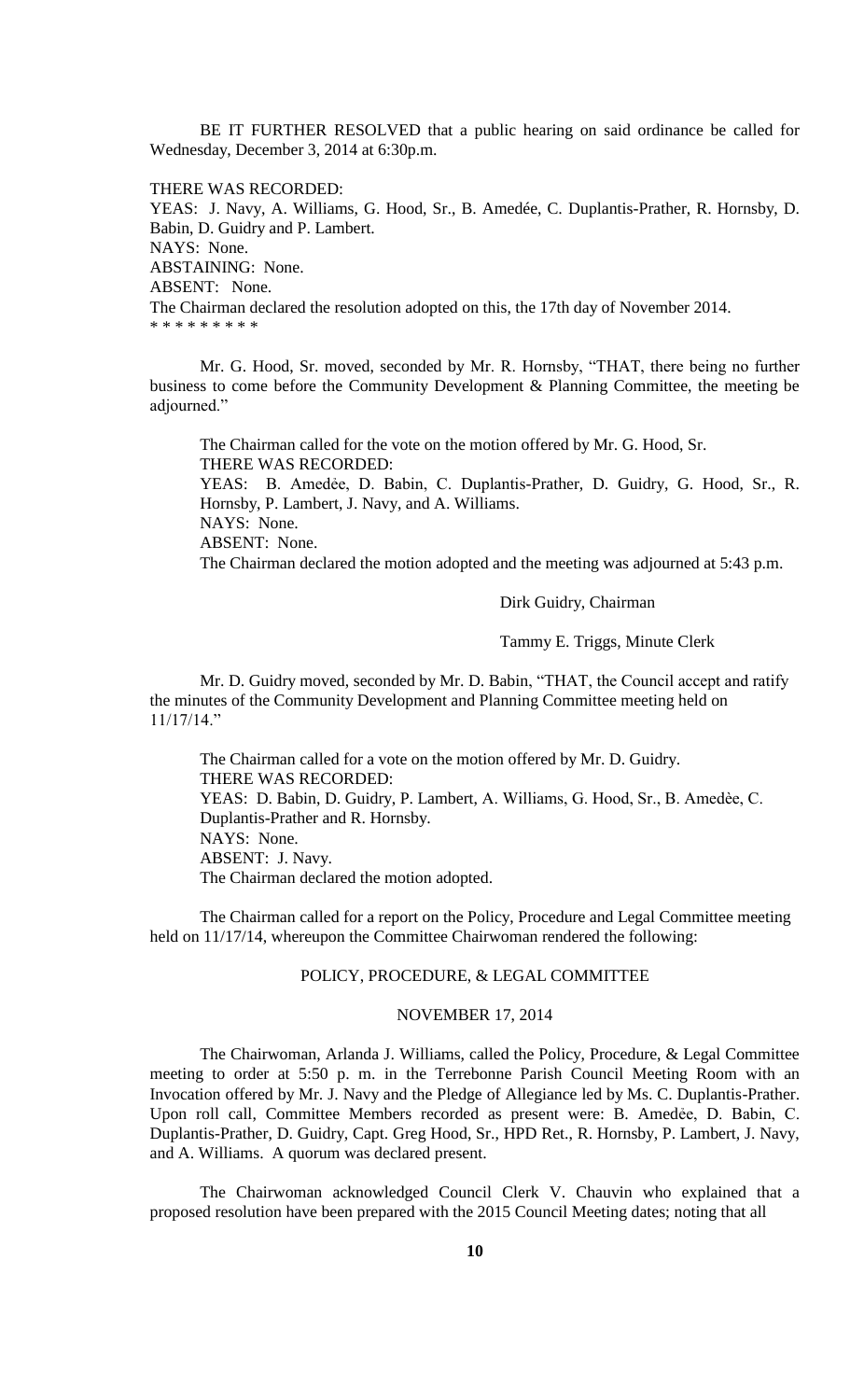holidays, national conferences and/or meetings that may coincide with Council Meeting dates have been taken into consideration.

Mr. P. Lambert moved, seconded by Mr. J. Navy, "THAT, the Policy, Procedure & Legal Committee adopt the proposed resolution establishing the Terrebonne Parish Council meeting dates for Fiscal Year 2015, as presented in the agenda backup." *(RESOLUTION AMENDED AFTER BRIEF DISCUSSION)*

Committee Member B. Amedѐe noted that there may be a conflict with the Committee meetings being held on Memorial Day (May 25) and Labor Day (September 7).

OFFERED BY: Ms. B. Amedẻe SECONDED BY: Mr. D. Babin

RESOLUTION NO. 14-489

A resolution establishing the Terrebonne Parish Council meeting dates for FY 2015.

WHEREAS, with regards to meetings of the Terrebonne Parish Council, the Home Rule Charter for a Consolidated Government for Terrebonne Parish provides as follows: **"Sec. 2-07. Council meetings and rules.**

(a) The council shall meet regularly at least twice a month at intervals of at least two (2) weeks at such times and places as the council may prescribe….."

WHEREAS, the usual dates for these meetings are the second and fourth Wednesdays of each month, and

WHEREAS, due to certain **holidays\*** which conflict with these meeting dates, there are certain months during which meeting days/dates must be changed, and

WHEREAS, in order to provide the general public ample time to schedule attendance at the meetings of the governing body, the Council wishes to establish a meeting schedule for the entire year.

NOW, THEREFORE BE IT RESOLVED by the Terrebonne Parish Council (Policy, Procedure and Legal Committee), on behalf of the Terrebonne Parish Consolidated Government, that the Council's Regular Session Meeting dates for 2014 shall be as follows:

| January 14 $& 28$               | July 8 & 22                                  |
|---------------------------------|----------------------------------------------|
| February 11 $& 25$              | August 12 & 26                               |
| March 11 & 25                   | September 9 & 23 (Committees September 8)    |
| April $* \& 22$                 | October $7 & 21$                             |
| May 13 & 27 (Committees May 26) | November 4 & 18 (*Thanksgiving, $11/26/15$ ) |
| June $10 \& 24$                 | December 2 & 16 (*Christmas, $12/25/15$ )    |

BE IT FURTHER RESOLVED that all Regular Session Council Meetings shall begin at 6:00 p.m. in the Council Meeting Room on the second floor of the Government Tower at 8026 Main Street, and

BE IT FURTHER RESOLVED that the Council will schedule committee meetings on the Monday preceding the Regular Meetings of the Council as regularly as possible, however \*\*committee meetings may be scheduled on a different day and/or at a different time, as decided upon by the Council; and,

BE IT FURTHER RESOLVED that the Council may call additional committee meetings and/or Special Sessions of the Council as deemed necessary.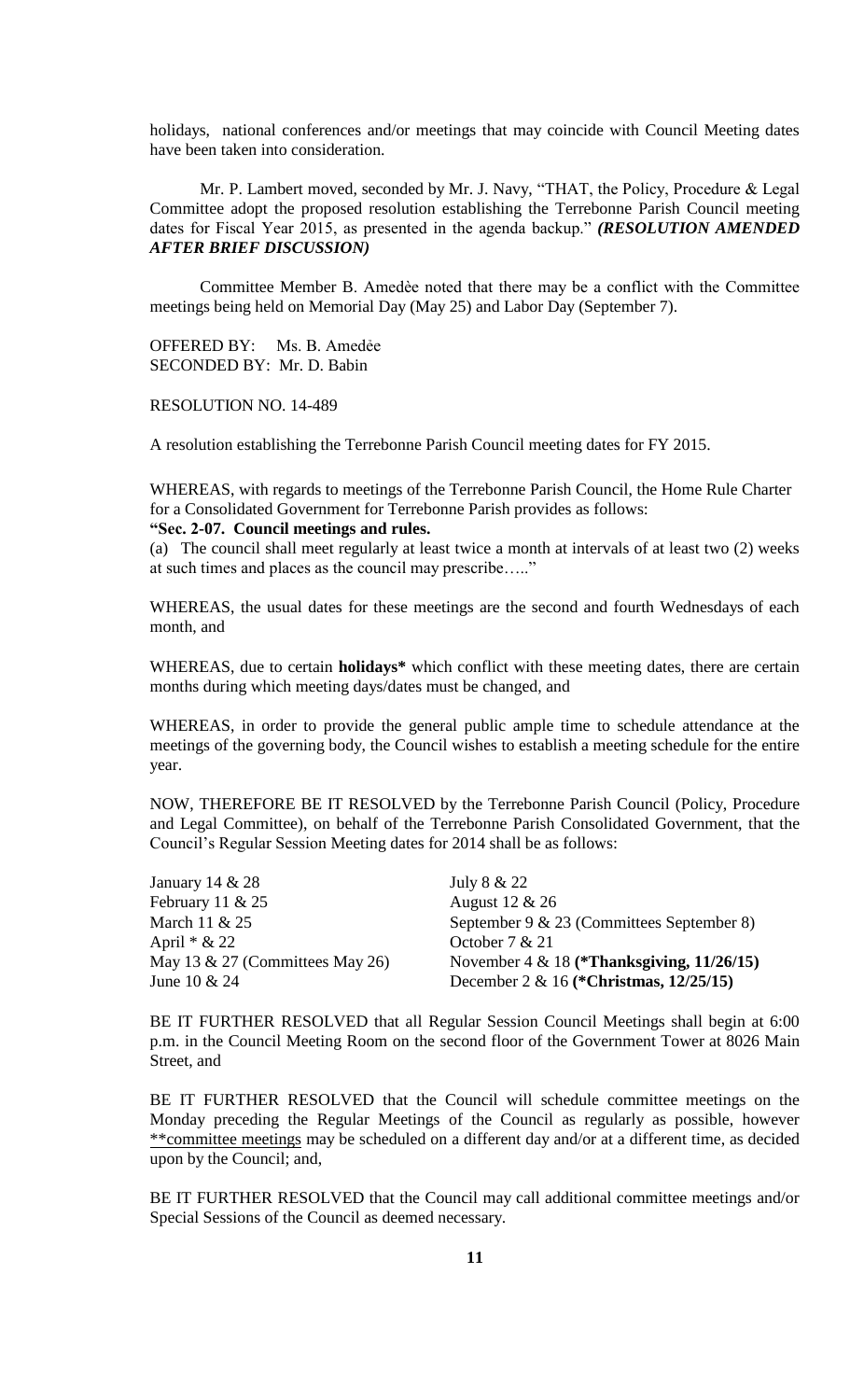THERE WAS RECORDED: YEAS: J. Navy, A. Williams, G. Hood, Sr., B. Amedée, C. Duplantis-Prather, R. Hornsby, D. Babin, D. Guidry and P. Lambert. NAYS: None. ABSTAINING: None. ABSENT: None. The Chairman declared the resolution adopted on this, the 17th day of November 2014. \* \* \* \* \* \* \* \*

The Chairwoman acknowledged Council Clerk V. Chauvin who explained that the Council had previously appointed *The Tri Parish Times* as the TPCG Auxiliary as the Official Journal but this company has been purchased by *Rushing Media*; noting that the invoice received was substantially higher than the previous invoices. Ms. Chauvin stated that she published the notices in *The Houma Courier* and that she has been in communication with the publisher of *Rushing Media* and she will communicate with them to see if they can offer comparative rates next year.

Upon questioning, Parish Attorney C. Alcock explained that the Council is under "no legal obligation" to publish notices with *Rushing Media* because no contract exists; noting that *The Houma Courier* is the official journal. **(NO ACTION TAKEN)**

Mr. G. Hood, Sr. moved, seconded by Mr. Mr. D. Babin, "THAT, there being no further business to come before the Policy, Procedure, & Legal Committee, the meeting be adjourned."

The Chairwoman called for the vote on the motion offered by Mr. G. Hood, Sr. THERE WAS RECORDED:

YEAS: B. Amedẻe, D. Babin, C. Duplantis-Prather, D. Guidry, G. Hood, Sr., R. Hornsby, P. Lambert, J. Navy, and A. Williams.

NAYS: None.

ABSENT: None.

The Chairwoman declared the motion adopted and the meeting was adjourned at 5:56 p.m.

Arlanda J. Williams, Chairwoman

Tammy E. Triggs, Minute Clerk

Ms. A. Williams moved, seconded by Mr. D. Babin, "THAT, the Council accept and ratify the minutes of the Policy, Procedure and Legal Committee meeting held on 11/17/14."

The Chairman called for a vote on the motion offered by Ms. A. Williams. THERE WAS RECORDED: YEAS: D. Babin, D. Guidry, P. Lambert, A. Williams, G. Hood, Sr., B. Amedèe, C. Duplantis-Prather and R. Hornsby. NAYS: None. ABSENT: J. Navy. The Chairman declared the motion adopted.

The Chairman called for a report on the Budget and Finance Committee meeting held on 11/17/14, whereupon the Committee Vice-Chairwoman, noting ratification of minutes calls public hearings on 12/03/14 at 6:30 p.m., rendered the following:

## BUDGET & FINANCE COMMITTEE

# NOVEMBER 17, 2014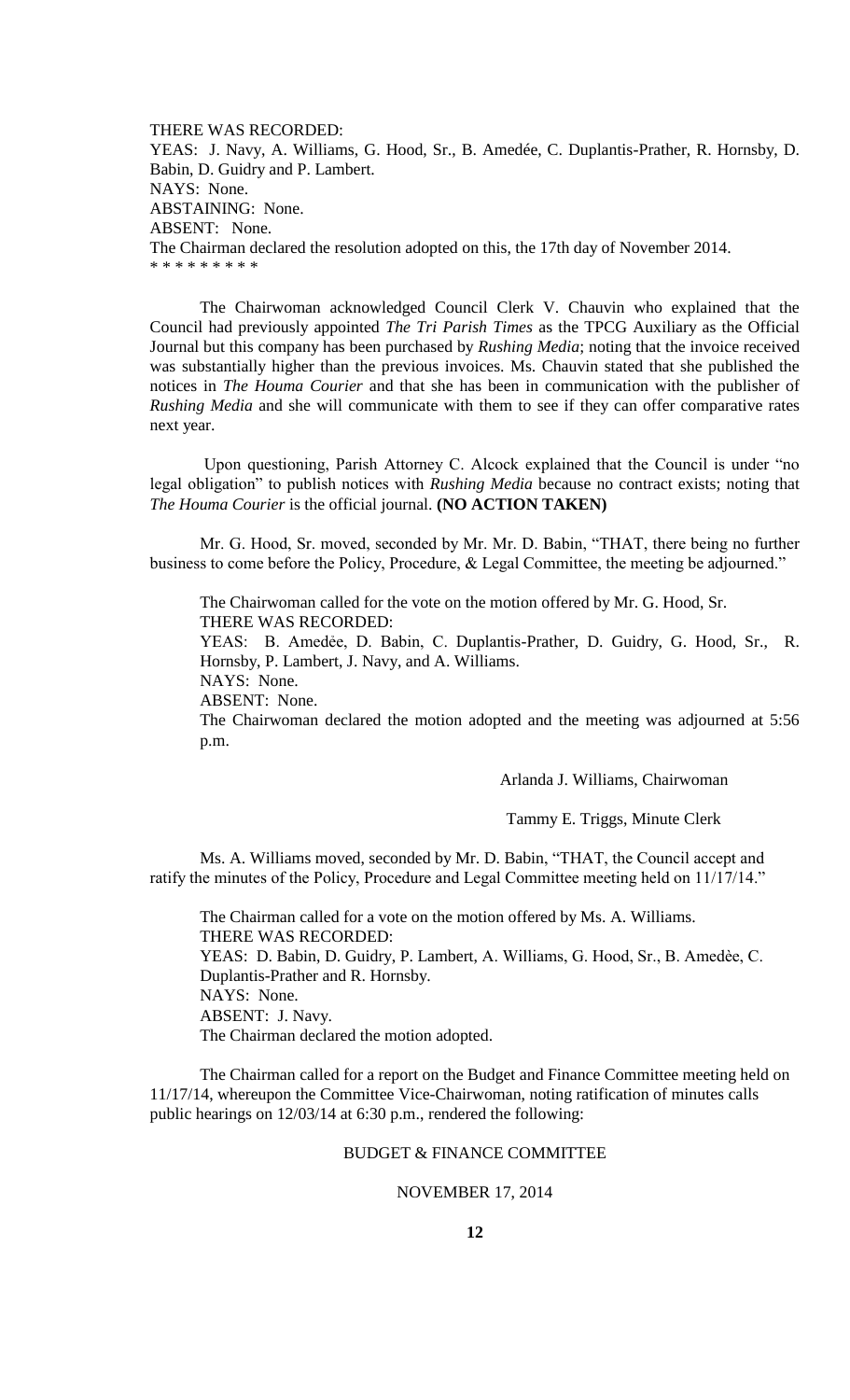The Chairman, John Navy, called the Budget & Finance Committee meeting to order at 6:00 p. m. in the Terrebonne Parish Council Meeting Room with an Invocation offered by Ms. A. Williams and the Pledge of Allegiance by Ms. B. Amedèe. Upon roll call, Committee Members recorded as present were: B. Amedėe, D. Babin, C. Duplantis-Prather, D. Guidry, Capt. Greg Hood, Sr., R. Hornsby, P. Lambert, J. Navy, and A. Williams. A quorum was declared present.

OFFERED BY: Ms. B. Amedẻe SECONDED BY: Mr. D. Guidry

### RESOLUTION NO. 14-490

WHEREAS, Louisiana Statutory Law provides for the disposal of surplus movable property having a value of \$5,000.00 or less, in addition to other legally permissible means, at private sale which is, in the opinion of the governing authority, not needed for public purposes; and

WHEREAS, the movable property listed in the attached Exhibit A each have a valued of \$5,000.00 or less, as indicated by the values set out next to each item on the attached Exhibit A; and

WHEREAS, the parish administration has recommended that the movable property listed in the attached Exhibit A be declared surplus as the items are no longer useful, nor do they serve a public purpose and authorizes immediate award to the highest bidder for all items, including those where the highest bid exceeds \$5,000.00; and

NOW THEREFORE, BE IT RESOLOVED by the Terrebonne Parish Council that the movable property listed in the attached Exhibit A be declared surplus and grants authorization to dispose of said items by private sale or by any other legally approved method to the highest bidder pursuant to statutory law, including those where the highest bid exceeds \$5,000.00.

THERE WAS RECORDED: YEAS: J. Navy, A. Williams, G. Hood, Sr., B. Amedée, C. Duplantis-Prather, R. Hornsby, D. Babin, D. Guidry and P. Lambert. NAYS: None. ABSTAINING: None. ABSENT: None. The Chairman declared the resolution adopted on this, the 17th day of November 2014. \* \* \* \* \* \* \* \* \*

Ms. A. Williams moved, seconded by Ms. B. Amedèe, "THAT, the Budget & Finance Committee introduce an ordinance to amend the 2014 Adopted Operating Budget of the Terrebonne Parish Consolidated Government for the following item and to provide for related matters.

- I. Planning Department Levee Safety Public Outreach, \$13,500
- II. Fire Prevention and Safety Grant, \$28,595
- III. Downtown Bulb Out Project Donation, \$4,000
- IV. CDBG Program \$57,807
- V. Solid Waste Department \$5,647

and calling a public hearing on said matter on December 3, 2014 at 6:30 p.m.

The Chairman called for the vote on the motion offered by Ms. A. Williams. THERE WAS RECORDED: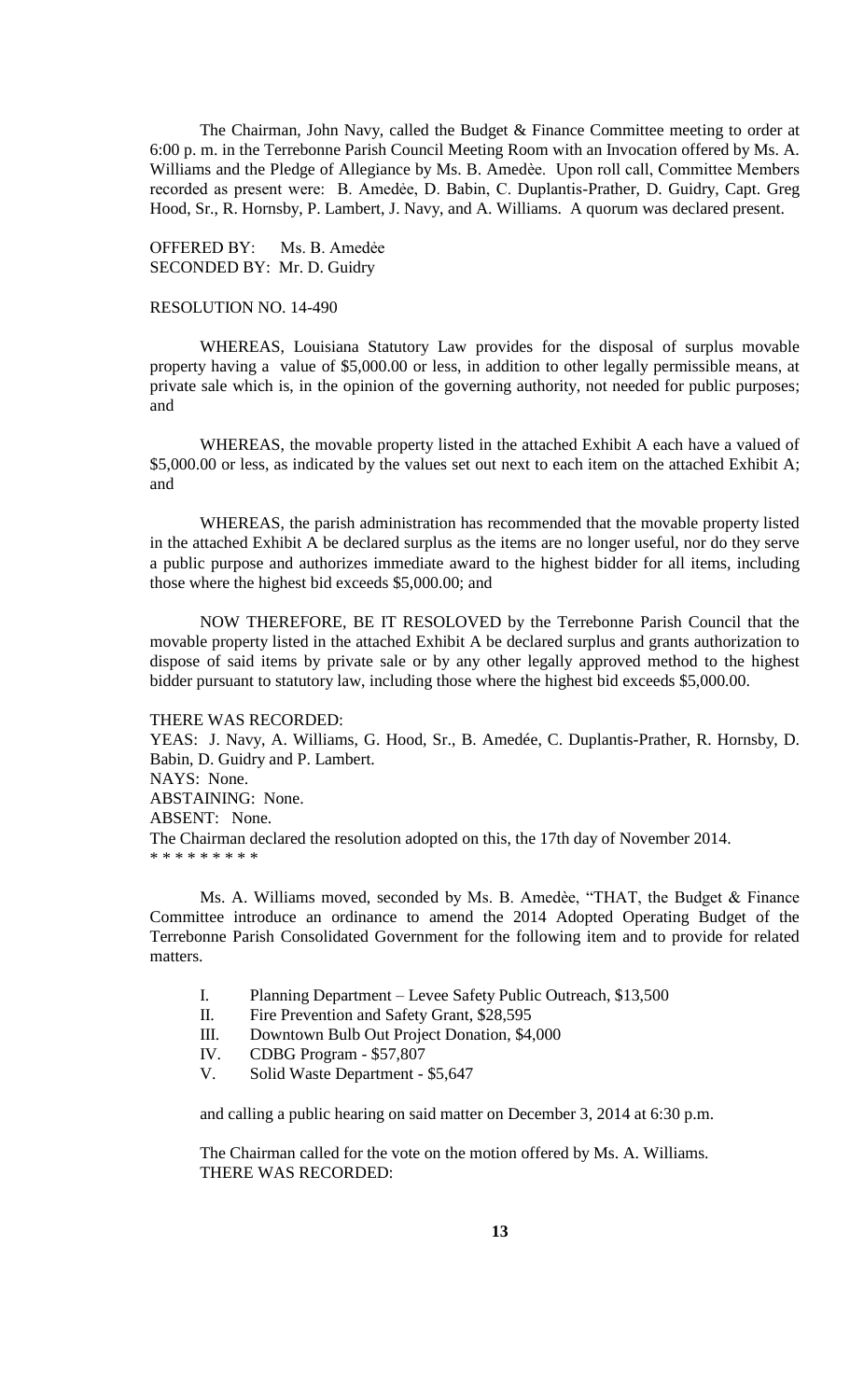YEAS: B. Amedẻe, D. Babin, C. Duplantis-Prather, D. Guidry, G. Hood, Sr., R. Hornsby, P. Lambert, J. Navy, and A. Williams. NAYS: None. ABSENT: None. The Chairman declared the motion adopted.

Mr. D. Babin moved, seconded by Mr. P. Lambert, "THAT, the Budget & Finance Committee introduce an ordinance to adopt the 2015 Operations and Maintenance Budget, and the Five Year Capital Improvements Budget, of the Terrebonne Parish Consolidated Government as presented by the Parish President and further amended by the Terrebonne Parish Council; to amend the parish compensation plan for new and/or adjusted positions; approve a 2% cost of living increase for the Parish President's departments and Council staff; and to address other matters relative thereto and calling a public hearing on said matter on December 3, 2014 at 6:30 p.m.

The Chairman called for the vote on the motion offered by Mr. D. Babin. THERE WAS RECORDED: YEAS: B. Amedẻe, D. Babin, C. Duplantis-Prather, D. Guidry, G. Hood, Sr., R. Hornsby, P. Lambert, J. Navy, and A. Williams. NAYS: None. ABSENT: None. The Chairman declared the motion adopted.

A review of the proposed 2015 Budget began on the following funds/departmental budgets:

- **a) Health and Welfare (Fund 151-409) -** Chief Finance Officer Jamie Elfert presented the proposed 2015 Budget stating that the Veteran's Homeless Shelter was omitted previously and that its proposed amount is \$20,000.00.
- **b) Electric Generation (Fund 301-802) -** Chief Finance Officer Jamie Elfert summarized the proposed 2015 Budget explaining that a position has been evaluated and a name change was implemented from Instrument Technician to Utility Technician.
- **c) Electric Distribution (Fund 301-803)** Chief Finance Officer Jamie Elfert summarized the proposed 2015 Budget explaining that a position has been evaluated and a name change was implemented from Engineering Analyst to Utility Technician.
- **d) Gas Distribution (Fund 301-806) –** Chief Finance Officer Jamie Elfert summarized the 2015 Budget explaining that a position has been evaluated and a name change was implemented from Gas Systems Technician to Utility Technician.
- **e) Sanitation Fund (Fund 353-441)** Chief Finance Officer Jamie Elfert summarized the 2015 Budget stating that the positions of Senior Equipment Operator and one (1) Equipment Operation II will be eliminated and replaced with two Equipment Operator III.
- **f) Terrebonne Levee & Conservation District (Fund 283; Sm. Bk. Pg. 132) –** Chief Finance Officer Jamie Elfert highlighted the proposed 2015 Budget stating that revenue is generated at \$ 6.1 million dollars with a drawn down of \$3.7 million dollars for the Morganza to the Gulf Project in accordance with the Intergovernmental Agreement; noting that \$3.3 million dollars is to be transferred to the Bond Sinking Fund. Highlights of various projects are located in the miscellaneous section as a separate budget is adopted for their agency.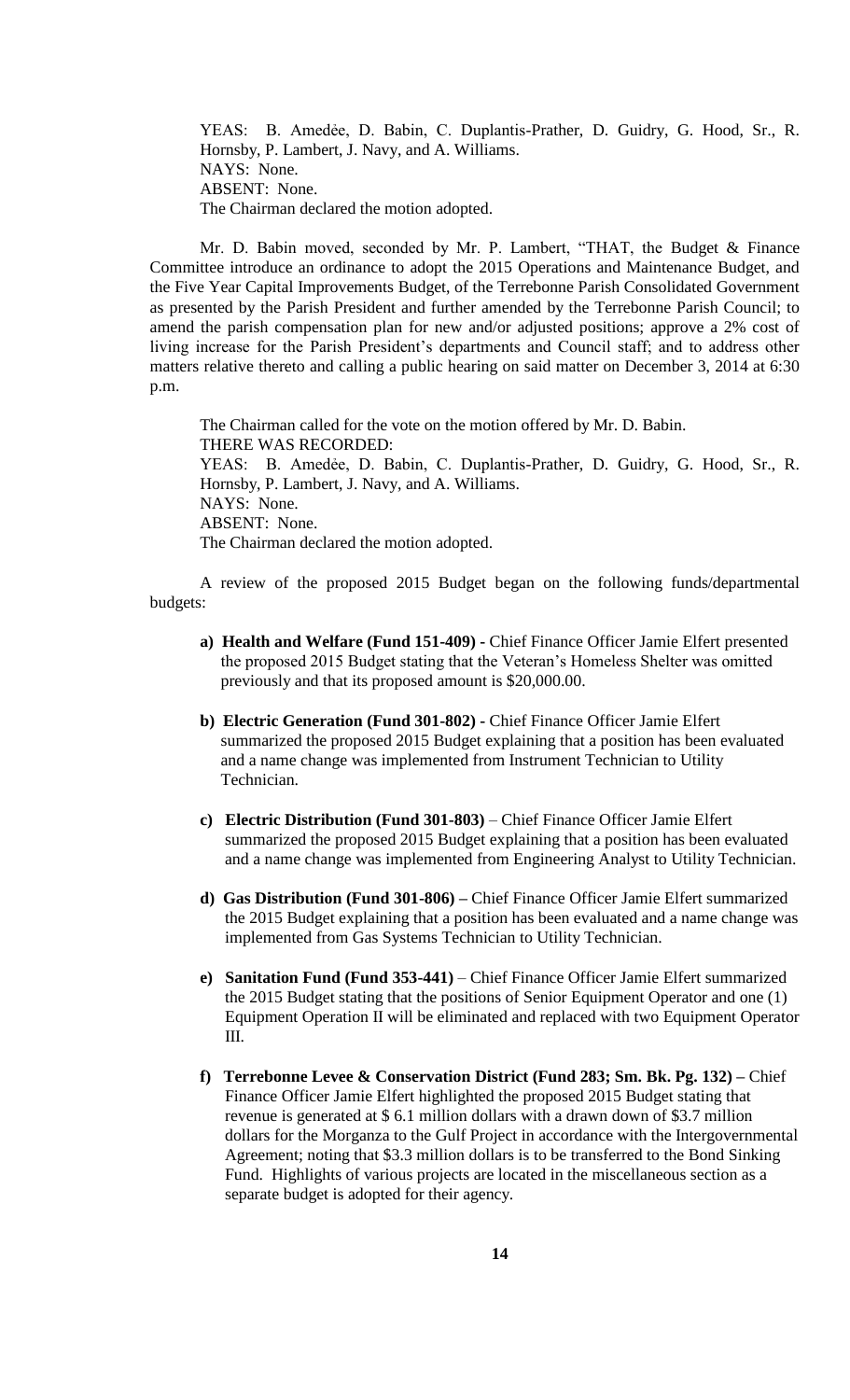Terrebonne Levee & Conservation District Executive Director Reggie Dupre presented a brief power point presentation, to be distributed to the Council to view at their convenience detailing the Terrebonne Levee & Conservation 2014/2015 Operating Budget.

Upon questioning, Mr. Dupre explained that they are waiting on the draft permit for the Reach E Project that has been divided into two sections; noting that an alternate bid has been submitted to increase the elevation feet. Mr. Dupre further explained that the flood gate and the roller gate have an anticipated completion date of June 2015.

Several Council members commended Mr. Dupre for an informative presentation and his staff on a job well done.

- **g) City Marshall (Fund 209; Sm. Bk. Pg. 99; Big Bk. Pg. 111) –** Comptroller Donald Picou summarize the proposed 2015 Budget estimating that revenue from fines and forfeiture will be \$290,000 in 2015. This general fund supplemented for this account is in the amount of \$498,043.00 which was the same in 2014; noting that their capital outlay request is one (1) fifteen passenger van to replace Unit No. 259 for \$34,000.00.
- **h) District Attorney (Fund 151-123; Sm. Bk. Pg. 23; Big Bk. Pg. 14)** Comptroller Donald Picou presented the proposed 2015 Budget noting that there are no significant changes in the budget. (NO ACTION TAKEN)
- **i) Criminal Court Fund (Fund 299; Sm. Bk. Pg. 135; Big Bk. Pg. 362) –** Comptroller Donald Picou summarized the proposed 2015 Budget estimating that the funds, revenue and forfeiture will be \$3,687,700.00 in 2015. The general fund supplemented amount for this account is \$1,458,110.00 which, was the same in 2014.

Upon questioning, Mr. Kevin Guidry, Administrator for the Terrebonne Parish District Attorney's Office, explained that they are aware that a truancy officer is needed to help reduce the number of children who are not reporting school; noting that the source of revenue for their office comes from the collection of fines, fees and forfeiture explaining that collection of traffic fines have decrease tremendously. Mr. Guidry further explained that surplus funds are used to supplement funding shortfalls and that the matter of a truancy office will be addressed in 2015.

- **j) Economic Development (all accounts) (Fund 151-652; Sm. Bk. Pg. 64; Big Bk. Pg. 50) –** Chief Finance Officer Jamie Elfert highlighted the proposed 2015 Budget noting that this fund houses the South Central Planning Commission. The proposed funds in the budget are \$42,845.00 for the regional membership; \$17,780.00 for Economic Development Regional Revolving Loan Fund Administration and \$38,000.00 for the local match to the Urban Service System Grant Administration. This fund also houses the Main Street Management which is estimated at \$5,000.00 for Downtown concerts, Art After Dark activities and co-sponsorships with the Downtown merchant's activities.
- **k) Mental Health (Fund 281; Sm. Bk. Pg. 128; Big Bk. Pg. 346) -** Chief Finance Officer Jamie Elfert highlighted the proposed 2015 Budget noting that an ad valorem tax dedicated to Mental Health that generates \$348,000.00 which is divided between mental health and alcohol and drug abuse clinic.
- **l) Housing and Human Services (Fund 151-653; Sm. Bk. Pg. 66; Big Bk. Pg. 52) –** Chief Finance Officer Jamie Elfert presented the proposed 2015 Budget highlighting noting that a capital outlay request includes: one (1) half- ton pickup for \$29,000.00 which is a replacement for Unit 507; and personnel changes: eliminate one (1) full time Senior Code Enforcer, Grade, 110 and add one (1) part-time Senior Code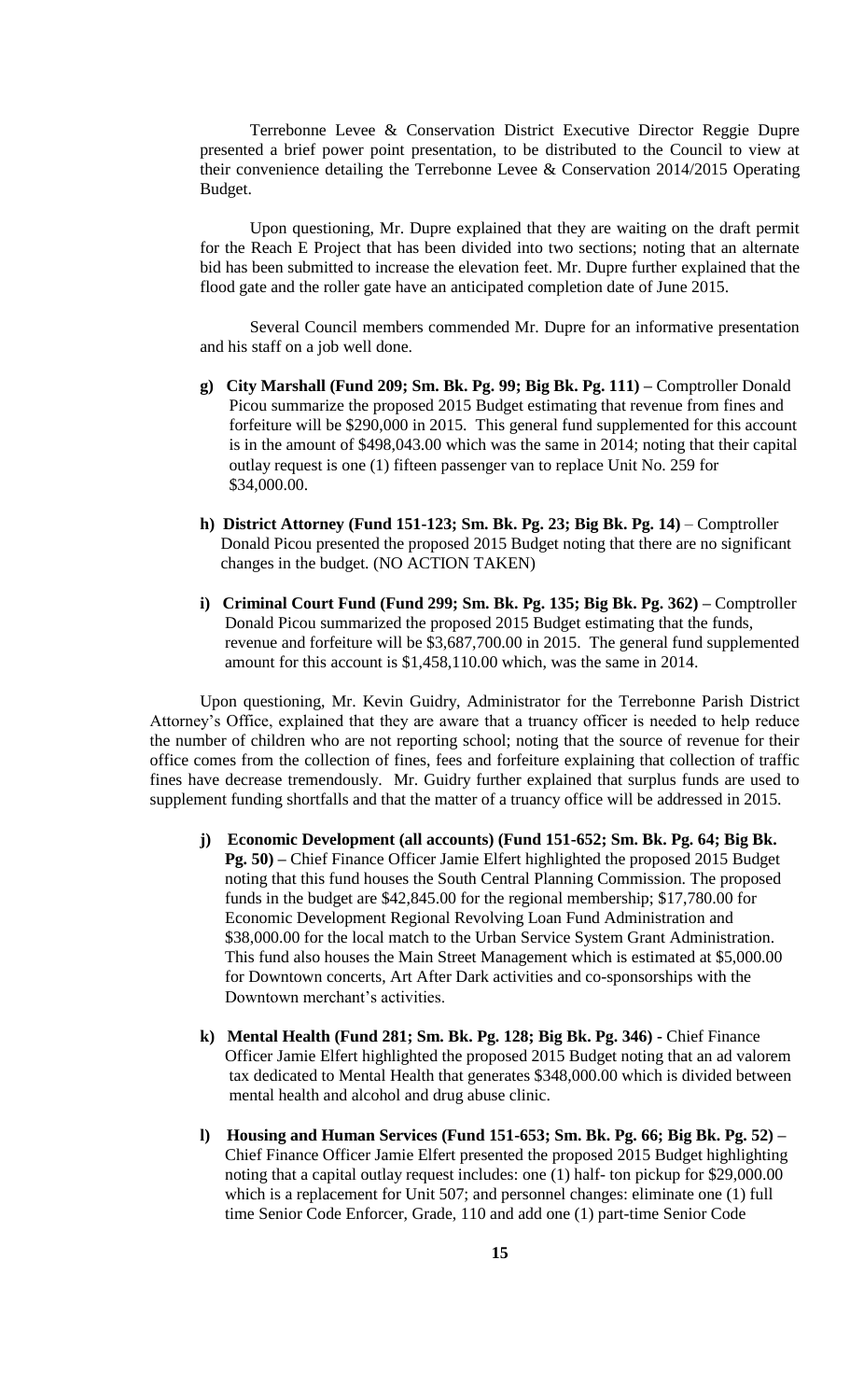Enforcer, Grade 110.

- **m) Recap Housing and Human Services Grants (Fund HHS Grant; Sm. Bk. Pg. 137; Big Bk. Pg. 100) –** Chief Finance Officer Jamie Elfert summarized the proposed 2015 Budget noting revenue is estimated at \$9.1 million dollars; along with \$9.1 million dollars in expenditures; operating transfer from the general fund (within their own fund) at approximately \$1.2 million dollars.
- **n) Juvenile Detention Center (Fund 202-122; Sm. Bk. Pg. 79; Big Bk. Pg. 62) –** Chief Finance Officer Jamie Elfert highlighted the proposed 2015 Budget noting that an ad valorem tax generates revenue at \$1,728,000.00 along with a general fund supplement of \$1,248,000.00 which is the same amount as 2014. They also have a single point assessment and resource center item included in their fund which adds an additional \$250,000.00; this item couples with the state-of- the art detention center; under capital outlay there are five (5) laptop computers replacement at a cost of \$10,000.00; major building repairs at a cost of \$26,000.00
- **o) Police Department (Fund 204-211; Sm. Bk. Pg. 87; Big Bk. Pg. 80) –** Chief Finance Officer Jamie Elfert highlighted the proposed 2015 Budget noting personnel changes includes adding ten (10) Police Officers, First Class, Grade P2 and eliminating ten (10) Police Officers, Grade P1. Under the Public Safety Program (HPD and Sheriff Safety Initiative Program \$7,500.00) and Crime cameras for \$25,000.00. Under Capital Outlay: building expansion, \$100,000.00; ten (10) vehicles for replacement, \$474,181.00, communication equipment \$20,025.00, rebating equipment, \$60,000.00, generator for the Houma Substation, \$20,000.00 and major repair to the substation, \$60,000.00.

Committee members questioned whether the use of the body camera are a more efficient than car cameras, whether or not surplused items can be purchased as part of a gun buy-back program and whether or not the pay incentive for police officers are up to standard in maintaining veterans officers. Several Committee members suggested that the pay for police officers be considered for review for increasing to keep veterans officers.

Upon questioning, Chief Todd Duplantis explained that the use of body cameras is more efficient and cost effective as opposed to the use of the car cameras. According to Chief Duplantis, the use of these camera are a new innovative approach to technology that can be used in the cars and outside of the cars, which would allow officers to have two cameras at all times. He further explained that the gun buy-back program are for officers who want to buy back their service guns after they are surplused; noting that they are looking into this procedure further. Chief Duplantis stated that they have improved their record keeping system, and maintaining an officer in the Mechanciville area that patrols at all times; noting that veteran officers are given a 1% merit raise every year.

- **p) Fire Department (Fund 204-222; Sm. Bk. Pg. 91; Big Bk. Pg. 86) –** Chief Finance Officer Jamie Elfert summarized the proposed 2015 Budget highlighted the increase in the fire fighters retirement from 29.3% to 32%; capital expenditures totaling \$467,000.00 in equipment and training facility items; fire engine and truck replacement program \$ 200,000.00.
- **q) Parks & Grounds (Fund 205-501; Sm. Bk. Pg. 97; Big Bk. Pg. 95) –** Chief Finance Officer Jamie Elfert summarized the proposed 2015 Budget noting \$125,000.00 is used for grass cutting and park maintenance programs.
- **r) Grand Bois Park (Fund 205-524; Sm. Bk. Pg. 98; Big Bk. Pg. 97) –** Chief Finance Officer Jamie Elfert summarized the proposed 2015 Budget noting that there are no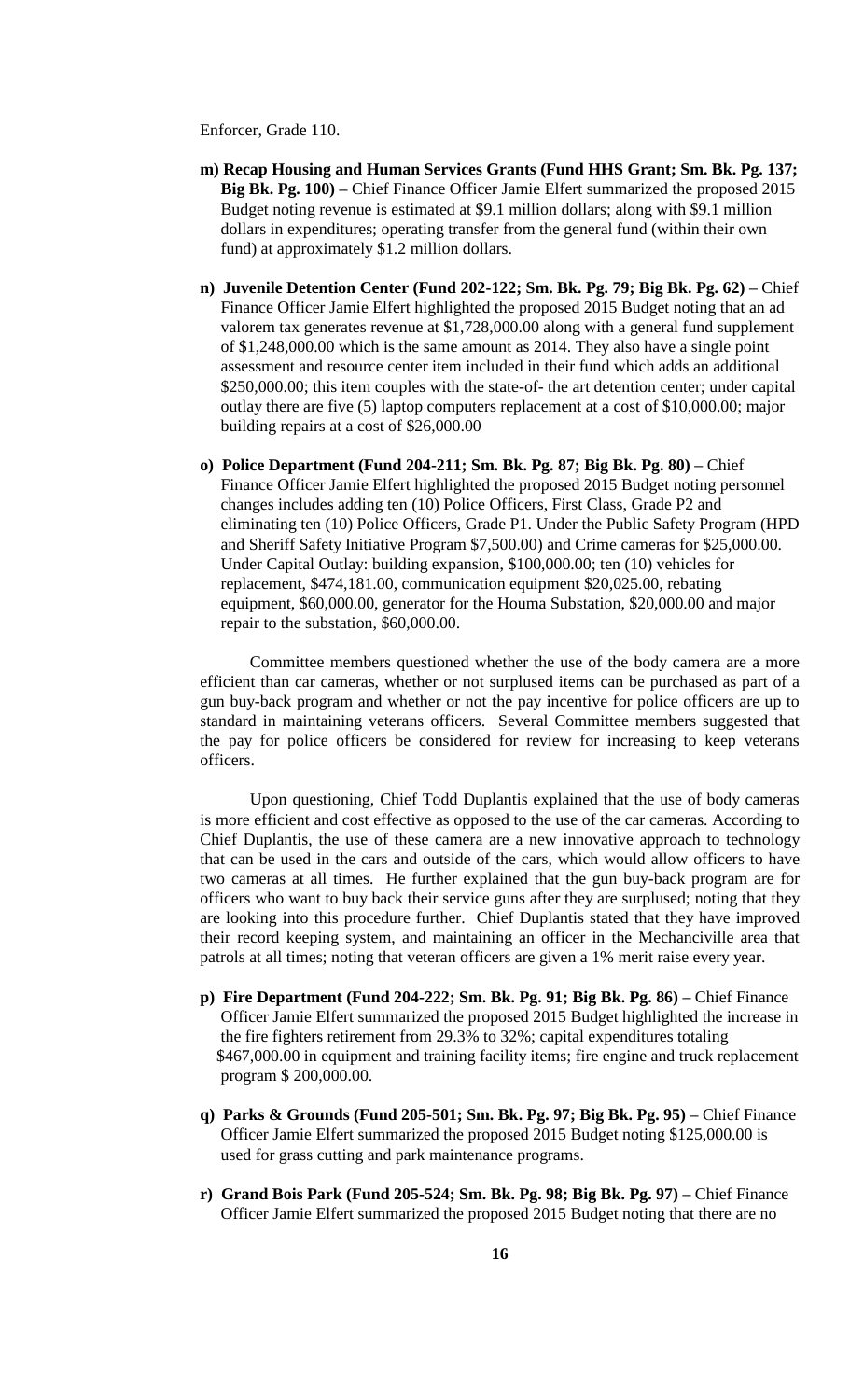significant changes in the proposed budget which is the same as 2014.

**s) Recreation Department (Fund 208; Sm. Bk. Pg. 120; Big Bk. Pg. 327) –** Chief Finance Officer Jamie Elfert highlighted the proposed 2015 Budget noting that they have an ad valorem tax in the amount of \$2.21 million dollars which collects about \$1.8 million dollars, registration fees estimated to be approximately \$85,700.00, Olympics, \$21,500.00, Summer Camp Programs, \$225,000.00 and an Art Program at \$18,000.00.

Upon questioning by Committee Member D. Babin, Mr. Sterling Washington, TPCG Recreation Director, explained that some parks are not under the parish government and are leased through existing contracts; noting that the parish has maintained these parks for years.

**t) Risk Management (Fund 354; Sm. Bk. Pg. 176; Big Bk. Pg. 421)**

 **Group Insurance (Fund 357; Sm. Bk. Pg. 180; Big Bk. Pg. 427) –** Chief Finance Officer Jamie Elfert highlighted the proposed 2015 Budget noting that the parish has a self-insured insurance program that generates premiums from various departments and agencies such as Worker's Comp, \$1.2 million dollars, General Liability, \$ 1.7 million dollars, Vehicle Insurance, \$ 1.4 million, Physical Plant, \$2.5 million dollars, Gas and Electric, \$450,000.00 and Boiler Insurance, \$146,000.00; premiums in excess of self insurance retention \$185,000.00 for Worker's Comp, Vehicle Insurance \$535,000.00, General Liability \$301,000.00 with Physical Plant totaling \$ 2.1 million dollars. Claims for all coverage estimated at \$3 million dollars a year with an actual audit at \$32,500.00 that is required for financial reporting. Capital Outlay request: one (1) laptop replacement computer for \$2,100.00.

**u) Human Resources (Fund 370; Sm. Bk. Pg. 181; Big Bk. Pg. 430) –** Chief Finance Officer Jamie Elfert highlighted the proposed 2015 Budget noting that this department is an internal service fund that generates user fees by charging \$1.52% of salaries; major expenditures are unemployment claims estimated at \$45,000.00 in 2015, legal expenditures at \$57,000.00 in 2015 and the Summer Intern Jump Start Program at \$50,000.00 in 2015.

Mr. D. Babin moved, seconded by Mr. G. Hood, Sr., "THAT, the Budget & Finance Committee continue the 2015 Budget review.

The Chairman called for the vote on the motion offered by Mr. D. Babin. THERE WAS RECORDED: YEAS: B. Amedẻe, D. Babin, C. Duplantis-Prather, D. Guidry, G. Hood, Sr., R. Hornsby, P. Lambert, J. Navy, and A. Williams. NAYS: None. ABSENT: None. The Chairman declared the motion adopted.

Mr. G. Hood, Sr. moved, seconded by Ms. A. Williams, "THAT, there being no further business to come before the Budget & Finance Committee, the meeting be adjourned."

The Chairman called for the vote on the motion offered by Mr. G. Hood, Sr. THERE WAS RECORDED: YEAS: B. Amedẻe, D. Babin, C. Duplantis-Prather, D. Guidry, G. Hood, Sr., R. Hornsby, P. Lambert, J. Navy, and A. Williams. NAYS: None. ABSENT: None. The Chairman declared the motion adopted and the meeting was adjourned at 6:57 p.m.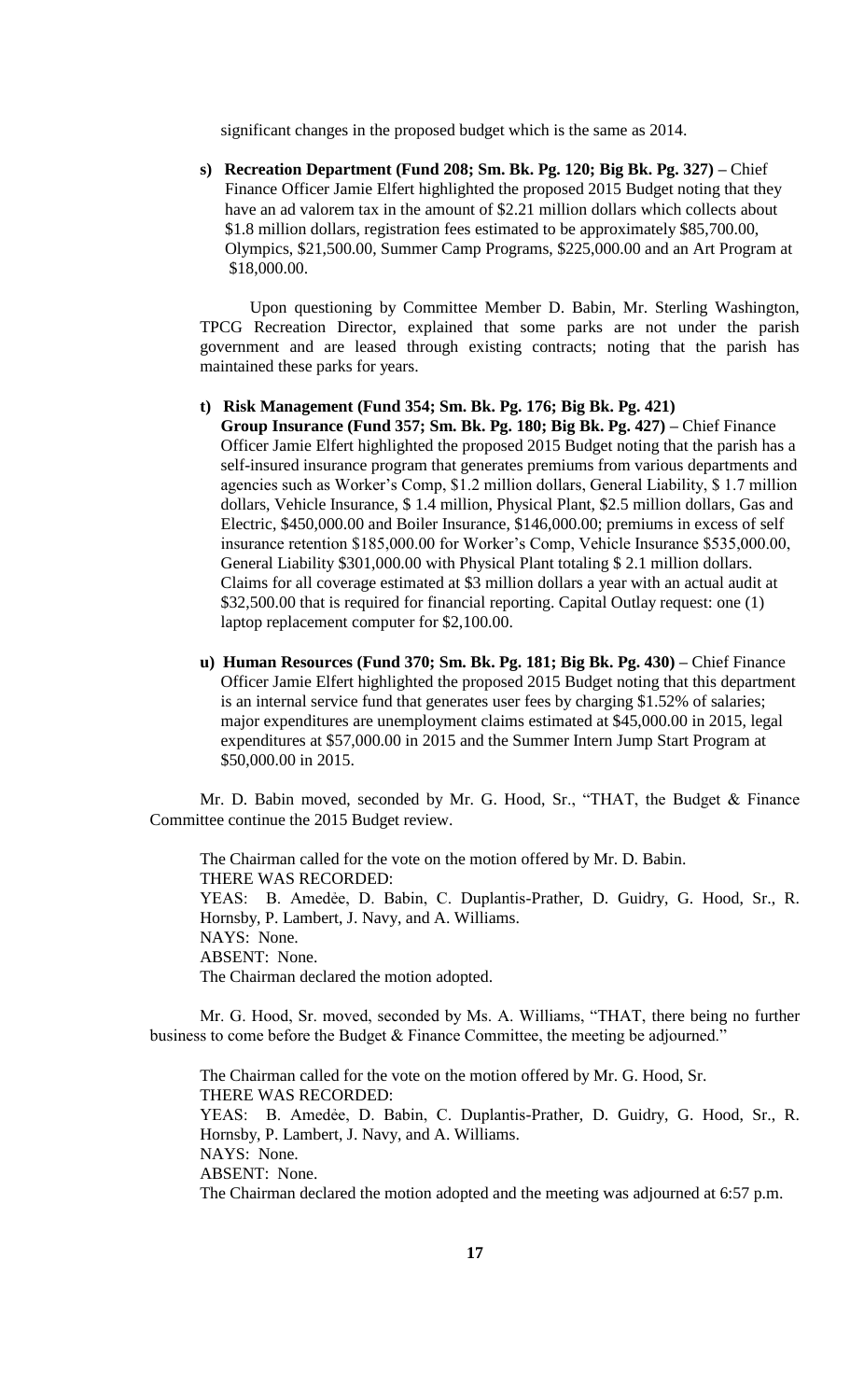John Navy, Chairman

Tammy E. Triggs, Minute Clerk

Ms. B. Amedèe moved, seconded by Mr. D. Guidry, "THAT, the Council accept and ratify the minutes of the Budget and Finance Committee meeting held on 11/17/14."

The Chairman called for a vote on the motion offered by Ms. B. Amedèe. THERE WAS RECORDED: YEAS: D. Babin, D. Guidry, P. Lambert, A. Williams, G. Hood, Sr., B. Amedèe, C. Duplantis-Prather and R. Hornsby. NAYS: None. ABSENT: J. Navy. The Chairman declared the motion adopted.

The Council Chairman read aloud a statement explaining Councilman J. Navy absence from tonight's proceedings is due to preparations for an upcoming surgery.

Mr. P. Lambert moved, seconded by Mr. D. Babin, "THAT, it now being 6:30 p.m., the Council open public hearings."

The Chairman called for a vote on the motion offered by Mr. P. Lambert. THERE WAS RECORDED: YEAS: D. Babin, D. Guidry, P. Lambert, A. Williams, G. Hood, Sr., B. Amedèe, C. Duplantis-Prather and R. Hornsby. NAYS: None. ABSENT: J. Navy. The Chairman declared the motion adopted.

The Chairman recognized the public for comments on the following:

A. The proposed 2015 Operations and Maintenance Budget of the TPCG and the Five-Year Capital Outlay Budget, as presented by the Parish President.

There were no comments from the public on the proposed ordinance.

Ms. A. Williams moved, seconded by Mr. D. Babin, "THAT, the Council close the aforementioned public hearing."

The Chairman called for a vote on the motion offered by Ms. A. Williams. THERE WAS RECORDED: YEAS: D. Babin, D. Guidry, P. Lambert, A. Williams, G. Hood, Sr., B. Amedèe, C. Duplantis-Prather and R. Hornsby. NAYS: None. ABSENT: J. Navy. The Chairman declared the motion adopted.

The Chairman recognized the public for comments on the following:

B. A proposed ordinance to rezone from R-1 (Single-Family Residential District) to C-3 (Neighborhood Commercial District) 6522 West Main Street, Lot 1 and the north half of Lot 3, Block 1, Luby Subdivision.

There were no comments from the public on the proposed ordinance.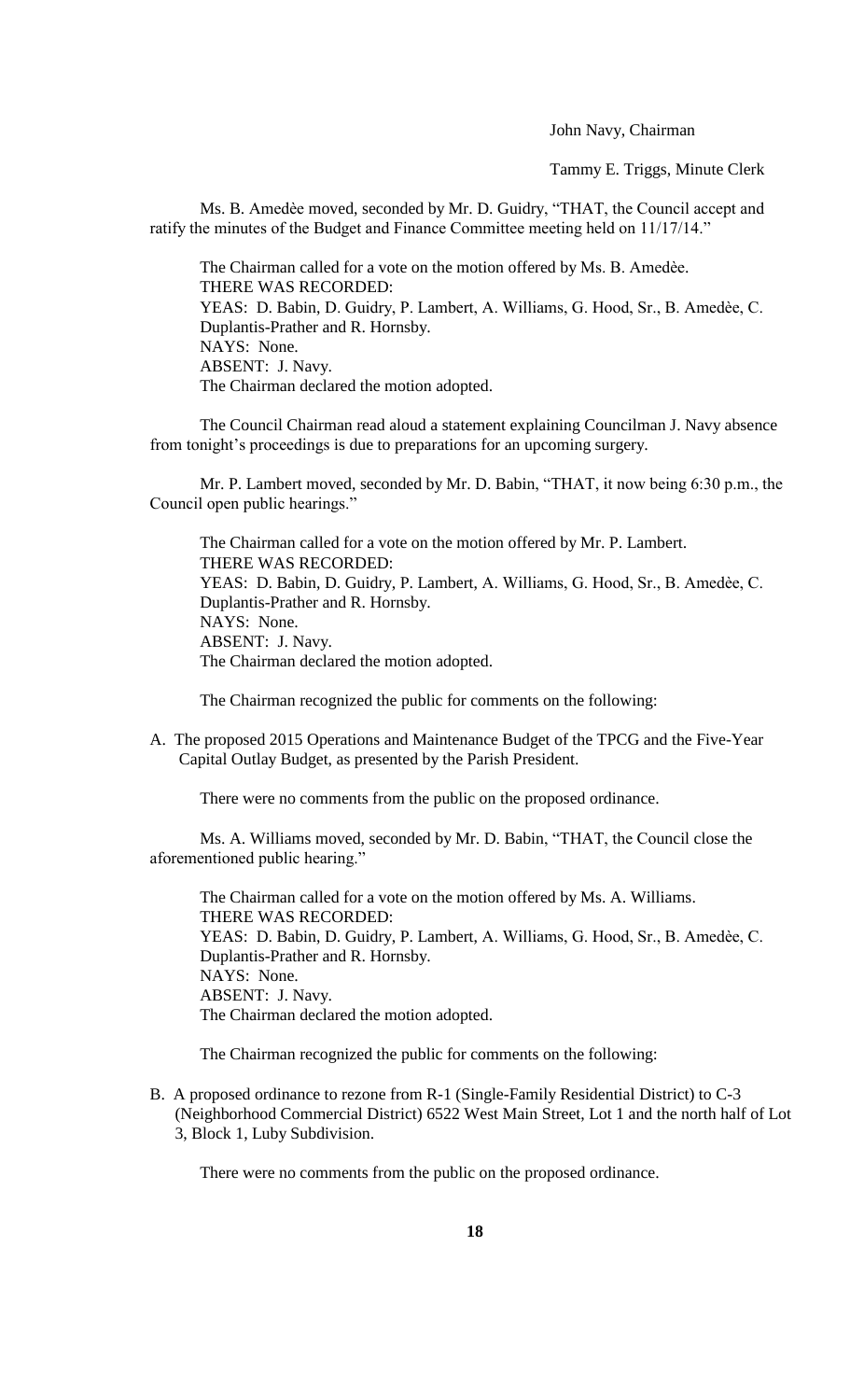Mr. G. Hood, Sr. moved, seconded by Mr. D. Babin, "THAT, the Council close the aforementioned public hearing."

The Chairman called for a vote on the motion offered by Mr. G. Hood, Sr. THERE WAS RECORDED: YEAS: D. Babin, D. Guidry, P. Lambert, A. Williams, G. Hood, Sr., B. Amedèe, C. Duplantis-Prather and R. Hornsby. NAYS: None. ABSENT: J. Navy. The Chairman declared the motion adopted.

OFFERED BY: Mr. G. Hood, Sr. SECONDED BY: Mr. D. Guidry

### ORDINANCE NO. 8488

AN ORDINANCE TO AMEND THE ZONING MAP OF THE PARISH OF TERREBONNE SO AS TO REZONE FROM R-1 (SINGLE-FAMILY RESIDENTIAL DISTRICT) TO C-3 (NEIGHBORHOOD COMMERCIAL DISTRICT); 6522 WEST MAIN STREET, LOT 1 AND THE NORTH HALF OF LOT 3, BLOCK 1, LUBY SUBDIVISION, TERREBONNE PARISH, LOUISIANA; KATHERINE SCANIO, APPLICANT.

WHEREAS, the Terrebonne Parish Council, on behalf of the Terrebonne Parish Consolidated Government, hereby declares that it has adopted a resolution giving notice of intent to adopt the following ordinance hereto; and

WHEREAS, the Terrebonne Parish Council, on behalf of the Terrebonne Parish Consolidated Government, has conducted a public hearing on Wednesday, November 19, 2014; and

WHEREAS, after considering all comments received, if any, the following action is hereby taken.

NOW, THEREFORE, BE IT ORDAINED by the Terrebonne Parish Council, on behalf of the Terrebonne Parish Consolidated Government, that the Zoning Map of the Parish of Terrebonne be hereby amended so as to rezone from R-1 (Single-Family Residential District) to C-3 (Neighborhood Commercial District); 6522 West Main Street, Lot 1 and the North Half of Lot 3, Block 1, Luby Subdivision, Terrebonne Parish, Louisiana.

### SECTION II

If any word, clause, phrase, section or other portion of this ordinance shall be declared null, void, invalid, illegal, or unconstitutional, the remaining words, clauses, phrases, sections and other portions of this ordinance shall remain in full force and effect, the provisions of this ordinance hereby being declared to be severable.

## SECTION III

This ordinance shall become effective upon approval by the Parish President or as otherwise provided in Section 2-13(b) of the Home Rule Charter for a Consolidated Government for Terrebonne Parish, whichever occurs sooner.

This ordinance, having been introduced and laid on the table for at least two weeks, was voted upon as follows:

#### THERE WAS RECORDED:

YEAS: D. Babin, D. Guidry, P. Lambert, A. Williams, G. Hood, Sr., B. Amedee, and C. Duplantis-Prather, and R. Hornsby. NAYS: None.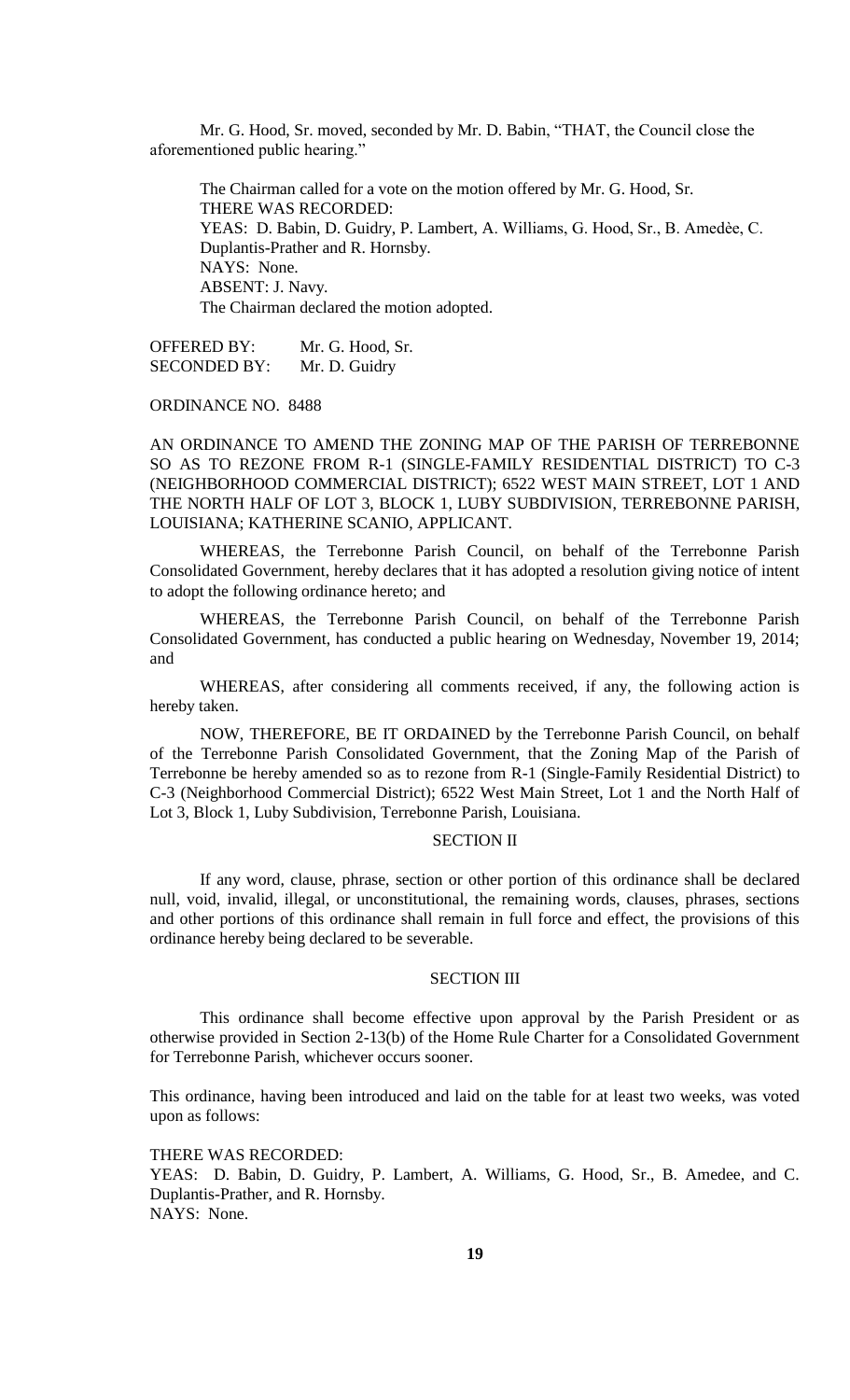NOT VOTING: None. ABSTAINING: None. ABSENT: J. Navy. The Chairman declared the ordinance adopted on this, the 19th day of November 2014.

The Chairman recognized the public for comments on the following:

C. A proposed ordinance that will amend Ordinance No. 8469, recently adopted, that provides laws governing penalties for excessive false alarms, to delete Fire Districts 9 and 10 from the ordinance to allow these districts to enforce the same penalties.

There were no comments from the public on the proposed ordinance.

Mr. D. Babin moved, seconded by Ms. B. Amedѐe, "THAT, the Council close the aforementioned public hearing."

The Chairman called for a vote on the motion offered by Mr. D. Babin. THERE WAS RECORDED: YEAS: D. Babin, D. Guidry, P. Lambert, A. Williams, G. Hood, Sr., B. Amedèe, C. Duplantis-Prather and R. Hornsby. NAYS: None. ABSENT: J. Navy. The Chairman declared the motion adopted.

OFFERED BY: Mr. D. Babin SECONDED BY: Ms. B. Amedée

## ORDINANCE NO. 8489

AMENDING ORDINANCE NO. 8469 (ESTABLISHING SECTION 19-18 OF ARTICLE I – IN GENERAL OF CHAPTER 19 – OFFENSES, MISCELLENEOUS LAW ENFORCEMENT PROVISIONS OF THE TERREBONNE PARISH CODE TO PROVIDE FOR LAWS GOVERNING PENALTIES FOR EXCESSIVE FALSE ALARMS) TO DELETE FIRE DISTRICT NO. 9 AND FIRE DISTRICT NO. 10 FROM THE ORDINANCE THAT WILL GIVE THESE DISTRICTS THE AUTHORITY TO ENFORCE THE PROVISIONS OF THE LAWS GOVERNING PENALTIES FOR EXCESSIVE FALSE ALARMS

NOW, THEREFORE BE IT ORDAINED, by the Terrebonne Parish Council, on behalf of the Terrebonne Parish Consolidated Government, that Ordinance No 8469 be amended to delete Fire District No. 9 and Fire District No. 10 to give these districts the authority to enforce the provisions of the laws governing penalties for excessive false alarms.

## SECTION II

If any word, clause, phrase, section or other portion of this ordinance shall be declared null, void, invalid, illegal, or unconstitutional, the remaining words, clauses, phrases, sections and other portions of this ordinance shall remain in full force and effect, the provisions of this ordinance hereby being declared to be severable.

# SECTION III

This ordinance shall become effective upon approval by the Parish President or as otherwise provided in Section 2-13(b) of the Home Rule Charter for a Consolidated Government for Terrebonne Parish, whichever occurs sooner.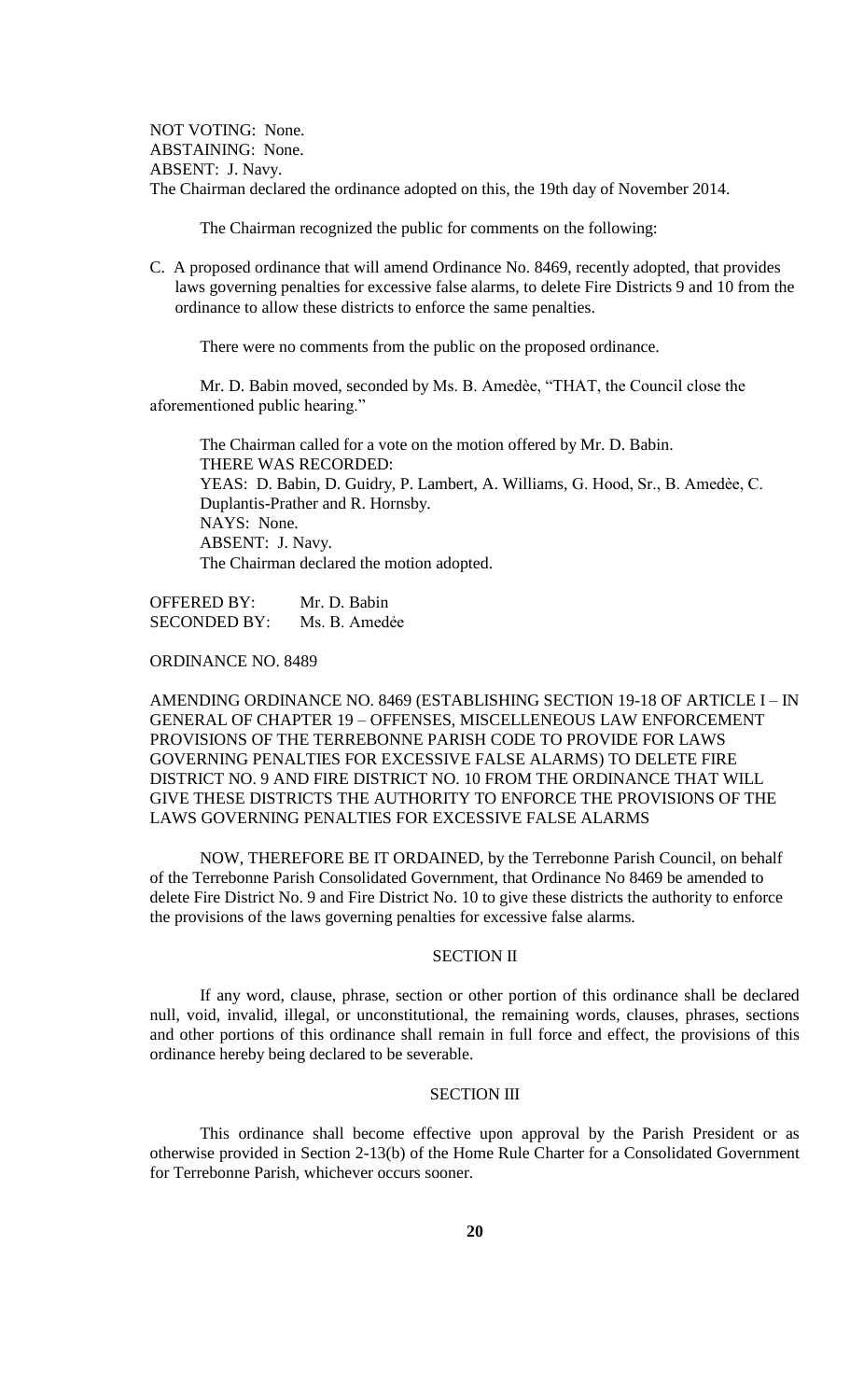This ordinance, having been introduced and laid on the table for at least two weeks, was voted upon as follows:

THERE WAS RECORDED: YEAS: D. Babin, D. Guidry, P. Lambert, G. Hood, Sr., B. Amedee, and C. Duplantis-Prather, and R. Hornsby. NAYS: A. Williams. NOT VOTING: None. ABSTAINING: None. ABSENT: J. Navy. The Chairman declared the ordinance adopted on this, the 19th day of November 2014.

The Chairman recognized the public for comments on the following:

D. A proposed ordinance that will dedicate and accept the M&O of "Crescent Place Subdivision" and incorporate "Godchaux Drive" and "Compton Place" into the 911 Emergency Response System.

There were no comments from the public on the proposed ordinance.

Mr. D. Guidry moved, seconded by Mr. D. Babin, "THAT, the Council close the aforementioned public hearing."

The Chairman called for a vote on the motion offered by Mr. D. Guidry. THERE WAS RECORDED: YEAS: D. Babin, D. Guidry, P. Lambert, A. Williams, G. Hood, Sr., B. Amedèe, C. Duplantis-Prather and R. Hornsby. NAYS: None. ABSENT: J. Navy. The Chairman declared the motion adopted.

OFFERED BY: Mr. D. Babin SECONDED BY: Mr. D. Guidry

ORDINANCE NO. 8490

AN ORDINANCE DEDICATING AND ACCEPTING THE MAINTENANCE/OPERATION OF THE STREET(S), DRAINAGE SERVITUDES, GAS, AND RIGHTS-OF-WAY FOR "CRESCENT PLACE SUBDIVISION;" ENERGIZE AND ACCEPT THE STREET LIGHTS; AND TO INCORPORATE "GODCHAUX DRIVE" AND "COMPTON PLACE" INTO THE ENHANCED 911 EMERGENCY RESPONSE SYSTEM FOR THE PURPOSE OF PROVIDING A BETTER MEANS OF LOCATING ADDRESSES; AND TO SET FORTH AN EFFECTIVE DATE FOR THE INCORPORATION OF STREET NAME(S), TO INFORM THE PROPER AGENCIES OF THE STREET NAME(S), AND TO AUTHORIZE THE INSTALLATION OF THE APPROPRIATE STREET SIGN(S), AND TO ADDRESS OTHER MATTERS RELATIVE THERETO.

# SECTION I

BE IT ORDAINED that the Terrebonne Parish Council, on behalf of Terrebonne Parish Consolidated Government, dedicates and accepts the maintenance/operation of the street(s), drainage servitudes, gas, and rights-of-way; and energize and accept the street lights as depicted on a plat, prepared on September 30, 2013 and revised on September 10, 2014 by David A. Waitz Engineering & Surveying, Inc. titled "Crescent Place Subdivision" a copy of which is attached hereto and made a part hereof;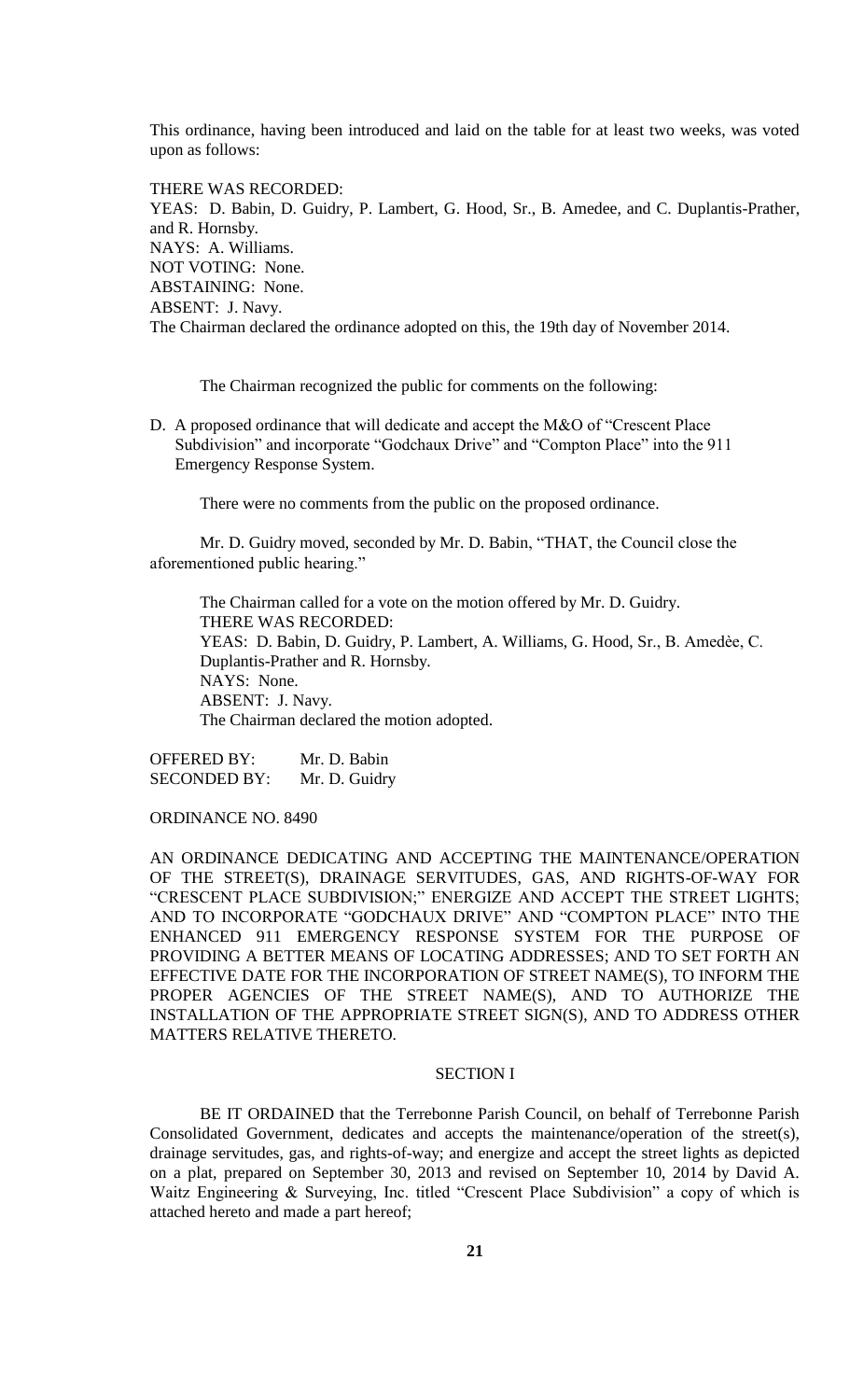BE IT FURTHER ORDAINED effective on the 17th day of December 2014, that "Godchaux Drive" and "Compton Place" be incorporated into the Enhanced 911 Emergency Response System;

BE IT FURTHER ORDAINED that a copy of this ordinance be submitted to the Terrebonne Parish Communications Board, local U.S. Postal Services, fire districts, Acadian Ambulance, Terrebonne Parish Sheriff's Office, and any other appropriate agency; and

BE IT FURTHER ORDAINED that the Parish Forces be directed to install the proper street sign on the appropriate street, and that any other actions relative thereto be addressed.

# SECTION II

If any word, clause, phrase, section or other portion of this ordinance shall be declared null, void, invalid, illegal, or unconstitutional, the remaining words, clauses, phrases, sections and other portions of this ordinance shall remain in full force and effect, the provisions of this ordinance hereby being declared to be severable.

# SECTION III

This ordinance shall become effective upon approval by the Parish President or as otherwise provided in Section 2-13(b) of the Home Rule Charter for a Consolidated Government for Terrebonne Parish, whichever occurs sooner.

This ordinance, having been introduced and laid on the table for at least two weeks, was voted upon as follows:

## THERE WAS RECORDED:

YEAS: D. Babin, D. Guidry, P. Lambert, A. Williams, G. Hood, Sr., B. Amedee, and C. Duplantis-Prather, and R. Hornsby. NAYS: None. NOT VOTING: None. ABSTAINING: None. ABSENT: J. Navy. The Chairman declared the ordinance adopted on this, the 19th day of November 2014.

The Chairman recognized the public for comments on the following:

E. A proposed ordinance that will revise the Zoning Ordinance to increase the required side yard setback from 15' to 20' for corner lots in R-1 Districts in subdivisions created after approval of this revision.

There were no comments from the public on the proposed ordinance.

Ms. B. Amedѐe moved, seconded by Mr. D. Guidry, "THAT, the Council close the aforementioned public hearing."

The Chairman called for a vote on the motion offered by Ms. B. Amedèe. THERE WAS RECORDED: YEAS: D. Babin, D. Guidry, P. Lambert, A. Williams, G. Hood, Sr., B. Amedèe, C. Duplantis-Prather and R. Hornsby. NAYS: None. ABSENT: J. Navy. The Chairman declared the motion adopted.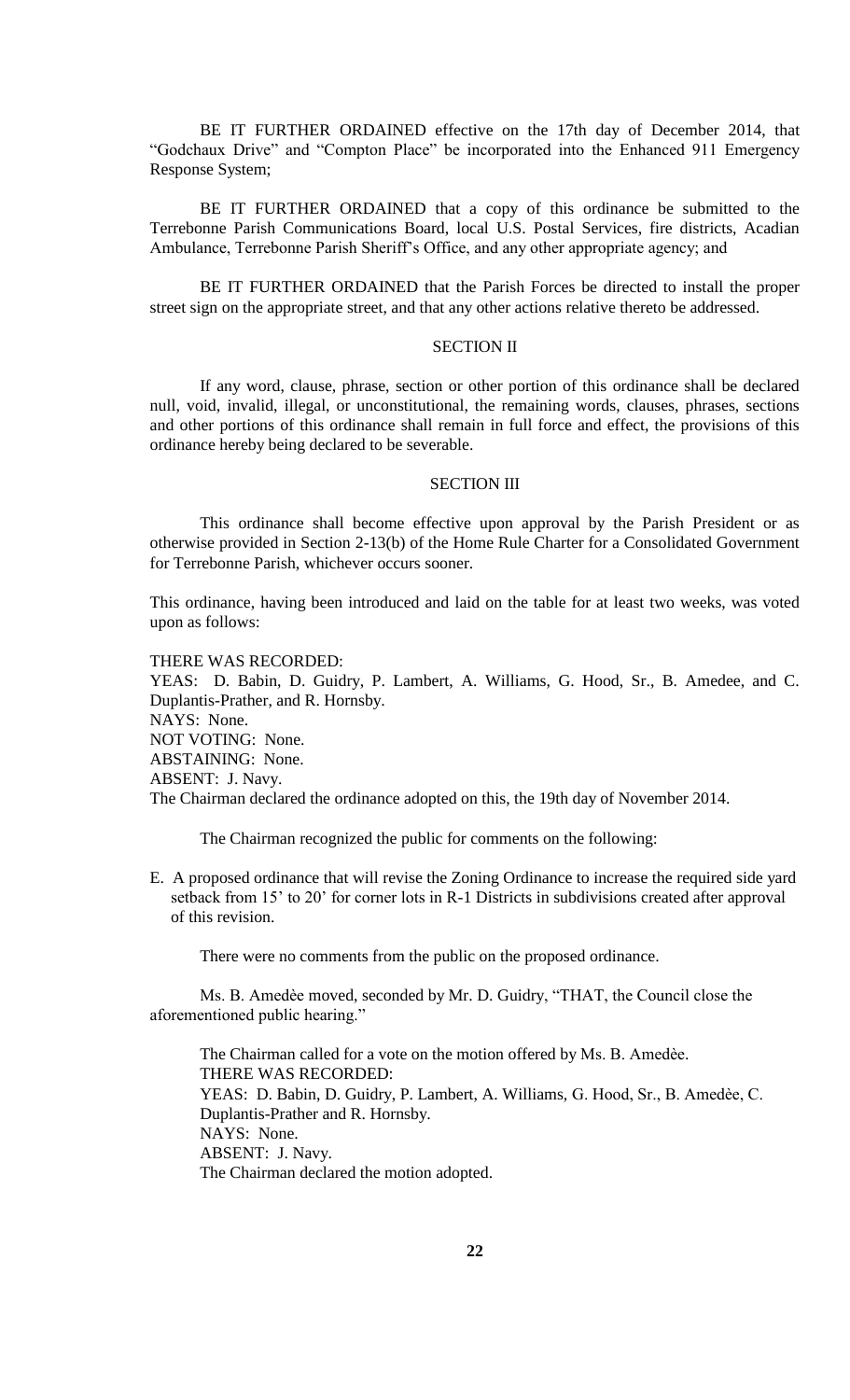# OFFERED BY: Ms. B. Amedẻe SECONDED BY: Mr. D. Guidry

### ORDINANCE NO. 8491

# AN ORDINANCE TO AMEND THE ZONING ORDINANCE, CHAPTER 28, SECTION 28-74 (C) "CORNER BUILDING SITE" TO INCREASE THE REQUIRED SIDE YARD SETBACK FROM 15' TO 20' FOR CORNER LOTS IN R-1 DISTRICTS, AS PER ATTACHMENT "A".

#### SECTION 1

BE IT ORDAINED by the Terrebonne Parish Council, in regular session convened, acting pursuant to the authority invested in it by the Constitution and laws of the State of Louisiana, the Home Rule Charter for a Consolidated Government for Terrebonne Parish, and including, but not limited to, LSA R.S. 33:1368 and other statutes of the State of Louisiana to amend the Zoning Ordinance, Chapter 28, Section 28-74 (C) "Corner building site" to increase the required side yard setback from 15' to 20' for corner lots in R-1 districts, as per attachment "A".

### SECTION II

If any word, clause, phrase, section or other portion of this ordinance shall be declared null, void, invalid, illegal, or unconditional, the remaining words, clauses, phrases, sections, and other portions of this ordinance shall remain in full force and effect, the provisions of this ordinance hereby being declared to be severable.

#### SECTION III

This ordinance shall become effective upon approval by the Parish President or as otherwise provided in Section 2-13 (b) of the Home Rule Charger for a Consolidated Government of Terrebonne Parish, whichever occurs sooner. \*\*\*\*\*\*\*\*\*\*\*\*\*\*\*\*\*\*\*\*\*\*\*\*\*

This ordinance having been introduce and laid on the table for at least two weeks, was voted upon as follows:

THERE WAS RECORDED:

YEAS: D. Babin, D. Guidry, P. Lambert, A. Williams, G. Hood,, Sr., B. Amedėe, C. Duplantis-Prather, and R. Hornsby.

NAYS:; None.

NOT VOTING: None.

ABSTAINING: None.

ABSENT: J. Navy.

The Chairman declared the ordinance adopted on this, the 19<sup>th</sup> day of November 2014.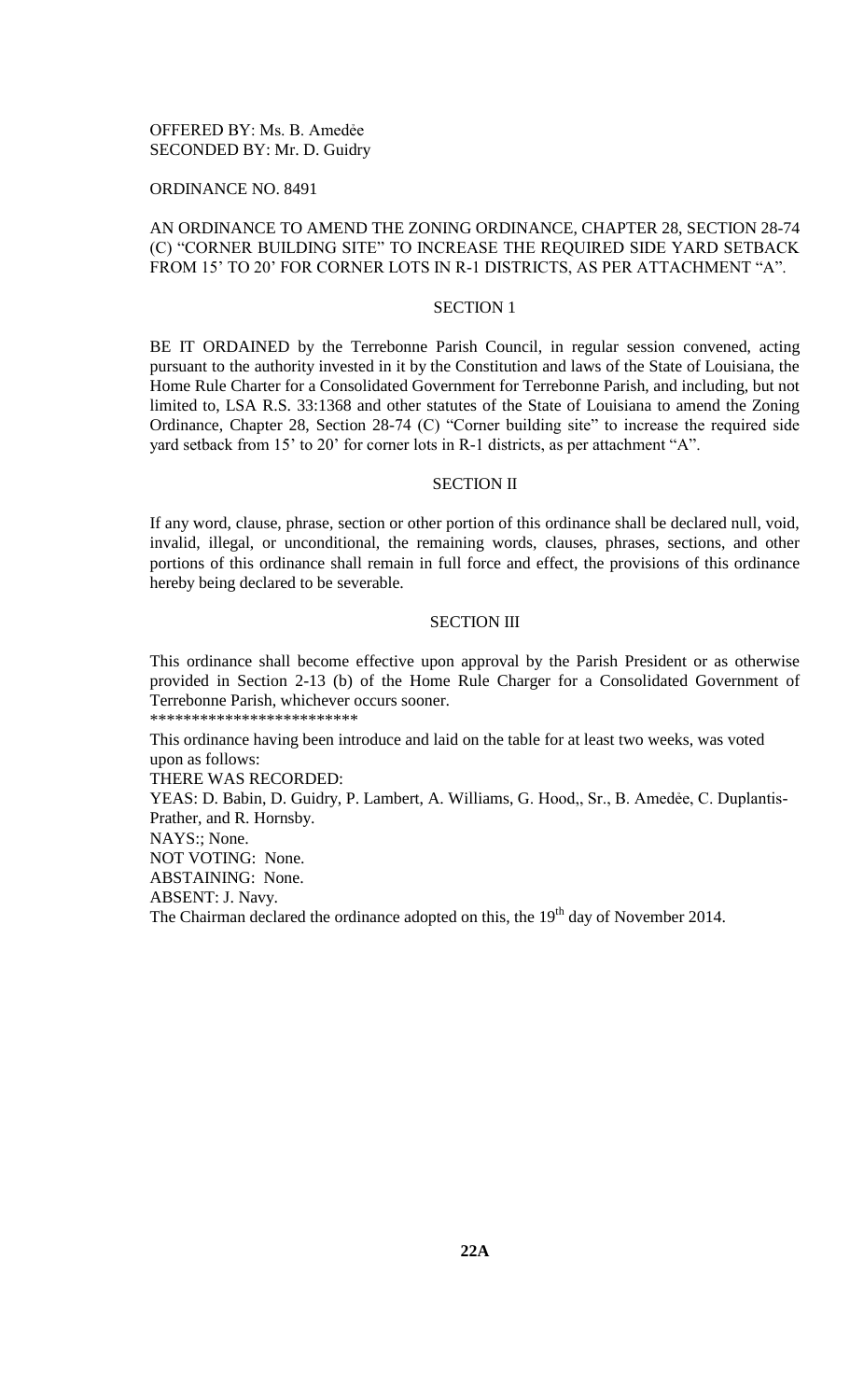The Chairman recognized the public for comments on the following:

F. A proposed ordinance that will revise the Zoning Ordinance to increase the maximum residential driveway width for corner lots whose driveways access the side street from 30' to 36'.

There were no comments from the public on the proposed ordinance.

Mr. D. Babin moved, seconded by Ms. B. Amedèe, "THAT, the Council close the aforementioned public hearing."

The Chairman called for a vote on the motion offered by Mr. D. Babin. THERE WAS RECORDED: YEAS: D. Babin, D. Guidry, P. Lambert, A. Williams, G. Hood, Sr., B. Amedèe, C. Duplantis-Prather and R. Hornsby. NAYS: None. ABSENT: J. Navy. The Chairman declared the motion adopted.

OFFERED BY: Mr. D. Babin SECONDED BY: Ms. B. Amedée

## ORDINANCE NO. 8492

AN ORDINANCE TO AMEND THE ZONING ORDINANCE, CHAPTER 28, SECTION 28- 136(g)(3) "OFF-STREET PARKING DRIVEWAYS (ENTRANCES AND EXITS)" TO ALLOW FOR 36' MAXIMUM WIDTH FOR RESIDENTIAL DRIVEWAYS ALONG THE SIDE STREET ON CORNER LOTS, AS PER ATTACHMENT "A".

#### SECTION I

BE IT ORDAINED by the Terrebonne Parish Council, in regular session convened, acting pursuant to the authority invested in it by the Constitution and laws of the State of Louisiana, the Home Rule Charter for a Consolidated Government for Terrebonne Parish, and including, but not limited to, LSA R.S. 33:1368 and other statutes of the State of Louisiana, to amend the Zoning Ordinance, Chapter 28, Section 28-136(g)(3) "Off-street parking driveways (entrances and exits)" to allow for 36' maximum width for residential driveways along the side street on corner lots, as per attachment "A".

## SECTION II

If any word, clause, phrase, section or other portion of this ordinance shall be declared null, void, invalid, illegal, or unconstitutional, the remaining words, clauses, phrases, sections and other portions of this ordinance shall remain in full force and effect, the provisions of this ordinance hereby being declared to be severable.

## SECTION III

This ordinance shall become effective upon approval by the Parish President or as otherwise provided in Section 2-13 (b) of the Home Rule Charter for a Consolidated Government of Terrebonne Parish, whichever occurs sooner.

\*\*\*\*\*\*\*\*\*\*\*\*\*\*\*\*\*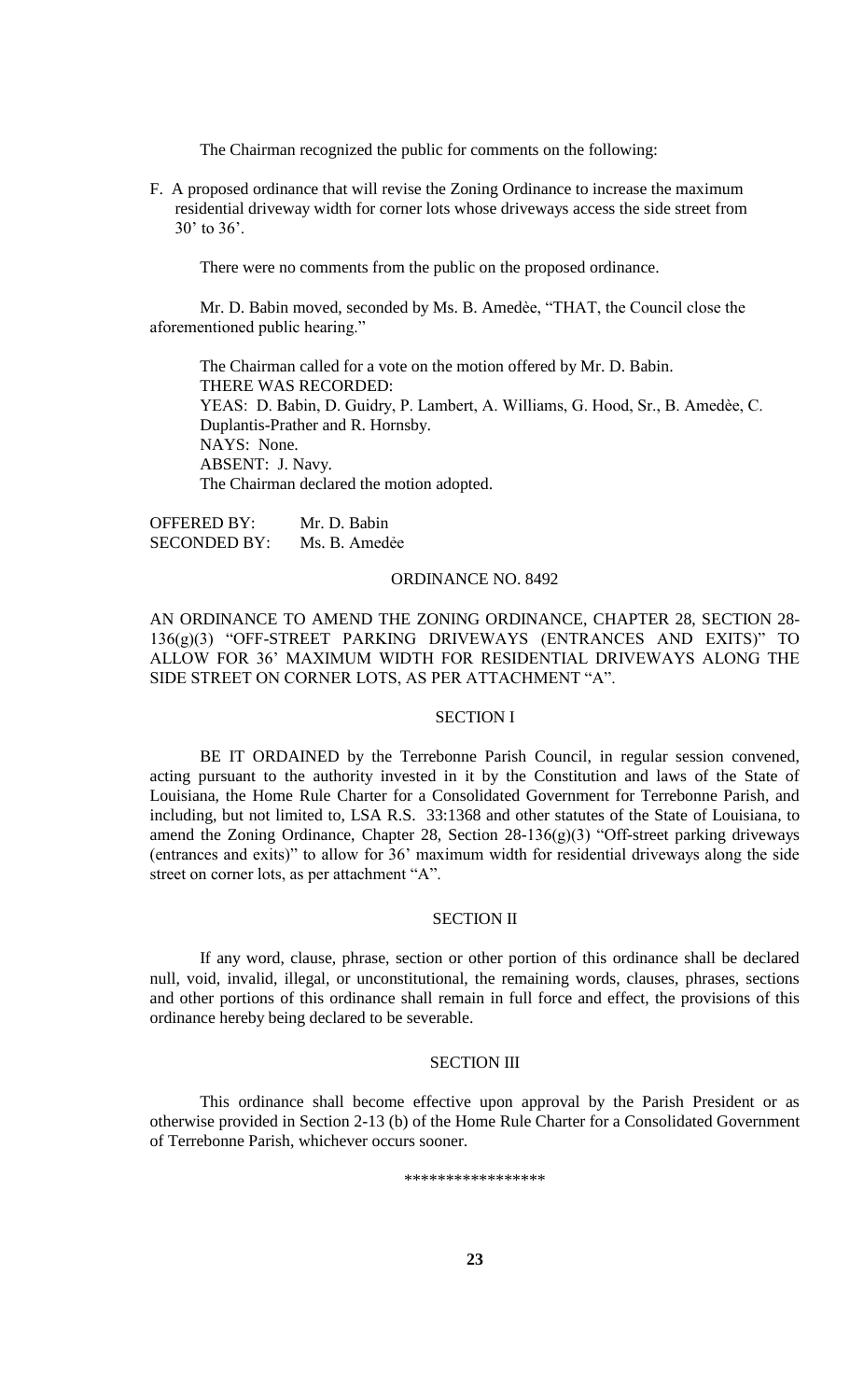This ordinance, having been introduced and laid on the table for at least two weeks, was voted upon as follows:

THERE WAS RECORDED:

YEAS: D. Babin, D. Guidry, P. Lambert, A. Williams, G. Hood, Sr., B. Amedee, and C. Duplantis-Prather, and R. Hornsby. NAYS: None. NOT VOTING: None. ABSTAINING: None. ABSENT: J. Navy. The Chairman declared the ordinance adopted on this, the 19th day of November 2014.

The Chairman recognized the public for comments on the following:

- G. A proposed ordinance that will amend the 2014 Adopted Operating Budget and the 5-Year Capital Outlay of TPCG for the following items:
	- I. Thompson Road Extension, \$3,205,000
	- II. Hollywood Road Widening (311 to Valhi), \$75,000
	- III. South Terrebonne Wetland Assimilation Project, \$2,000,000
	- IV. Demolitions Planning Department, \$75,000
	- V. Fireman's Skate Park, \$40,000
	- VI. Bayou Gardens Turn Lane, \$150,000
	- VII. Rosemarie Lane Waterline, \$7,000

There were no comments from the public on the proposed ordinance.

Ms. A. Williams moved, seconded by Ms. C. Duplantis-Prather, "THAT, the Council close the aforementioned public hearing."

The Chairman called for a vote on the motion offered by Ms. A. Williams. THERE WAS RECORDED: YEAS: D. Babin, D. Guidry, P. Lambert, A. Williams, G. Hood, Sr., B. Amedèe, C. Duplantis-Prather and R. Hornsby. NAYS: None. ABSENT: J. Navy. The Chairman declared the motion adopted.

OFFERED BY: Ms. A. Williams SECONDED BY: Ms. C. Duplantis-Prather

ORDINANCE NO. 8493

AN ORDINANCE TO AMEND THE 2014 ADOPTED OPERATING BUDGET AND THE 5-YEAR CAPITAL OUTLAY OF THE TERREBONNE PARISH CONSOLIDATED GOVERNMENT FOR THE FOLLOWING ITEMS AND TO PROVIDE FOR RELATED MATTERS.

- I. THOMPSON ROAD EXTENSION, \$3,205,000
- II. HOLLYWOOD ROAD WIDENING (311 TO VALHI), \$75,000
- III. SOUTH TERREBONNE WETLAND ASSIMILATION PROJECT, \$2,000,000
- IV. DEMOLITIONS PLANNING DEPARTMENT, \$75,000
- V. FIREMAN'S SKATE PARK, \$40,000
- VI. BAYOU GARDENS TURN LANE, \$150,000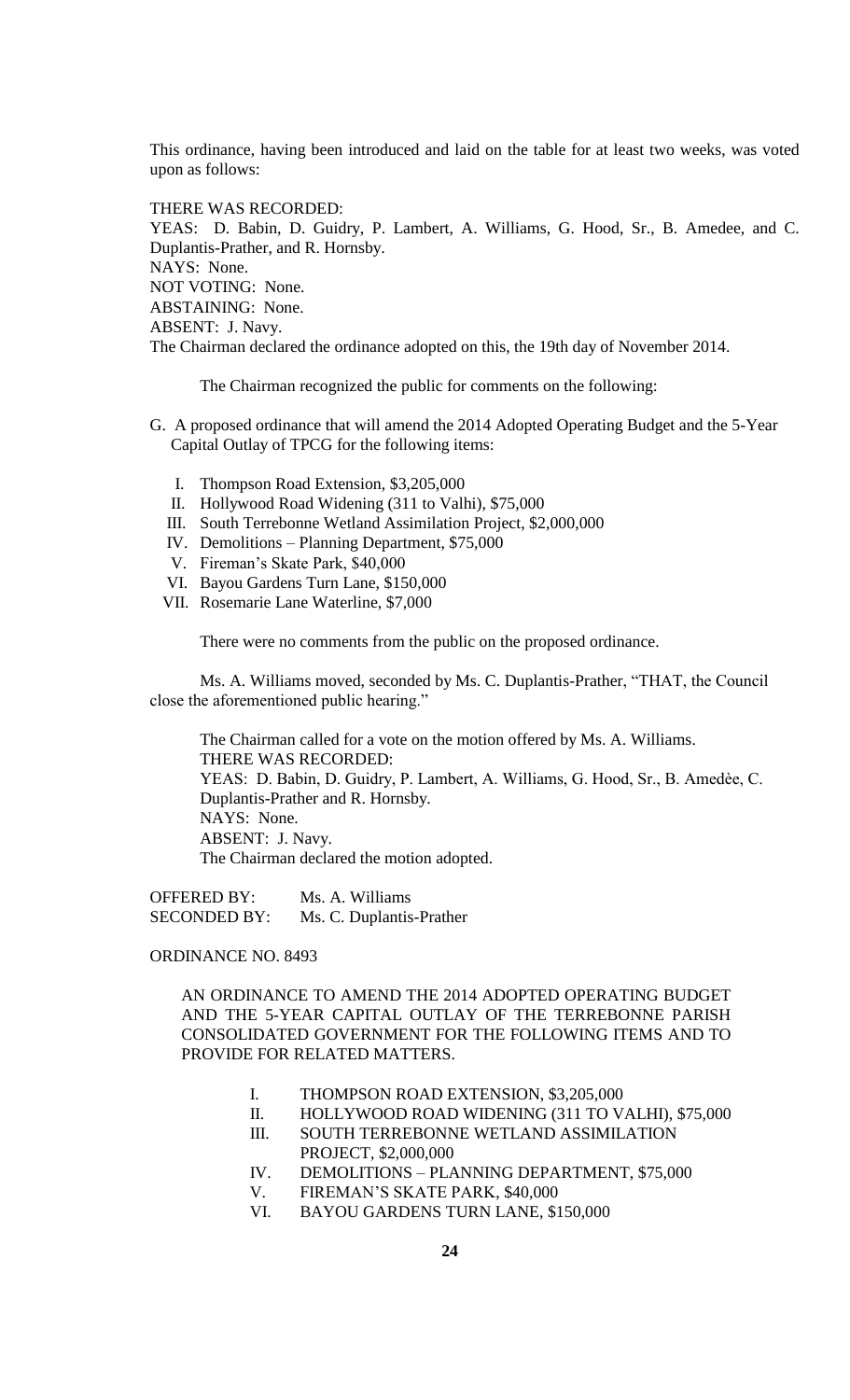## VII. ROSEMARIE LANE WATERLINE, \$7,000

# SECTION I

WHEREAS, State of Louisiana, Facility Planning and Control, has appropriated \$3,205,000 for the Thompson Road Extension Project, and

WHEREAS, the Facility Planning and Control Project Number is 50-J55-08B-02.

NOW, THEREFORE BE IT ORDAINED, by the Terrebonne Parish Council, on behalf of the Terrebonne Parish Consolidated Government, that the 2014 Adopted Operating Budget and the 5-Year Capital Outlay of the Terrebonne Parish Consolidated Government be amended for the Thompson Road Extension. (Attachment A)

#### SECTION II

WHEREAS, the Parish has received bids on the Hollywood Road Widening (311 to Valhi), and

WHEREAS, the budget is in need of an additional \$75,000 from the ¼% Capital Improvement Sales Tax Revenue Fund to proceed with the project.

NOW, THEREFORE BE IT FURTHER ORDAINED, by the Terrebonne Parish Council, on behalf of the Terrebonne Parish Consolidated Government, that the 2014 Adopted Operating Budget and the 5-Year Capital Outlay of the Terrebonne Parish Consolidated Government be amended for the Hollywood Road Extension. (Attachment B)

# SECTION III

WHEREAS, the Parish attained a Clean Water Revolving Fund Loan Program for the South Terrebonne Wetland Assimilation Project in the amount of \$2,000,000, and

WHEREAS, the Wetland Assimilation Project would relocate the discharge point for the South Terrebonne Wastewater Treatment Plant from the Houma Navigation Canal to an adjacent wetland, which will benefit the wetland by introducing much needed nutrients and freshwater to a degrading ecosystem, and

WHEREAS, the project shall be partially funded through the LA DEQ's Green Project Reserve Fund, in the amount of \$2 million, which is 100% forgiven.

NOW, THEREFORE BE IT FURTHER ORDAINED, by the Terrebonne Parish Council, on behalf of the Terrebonne Parish Consolidated Government, that the 2014 Adopted Operating Budget and the 5-Year Capital Outlay be amended to recognize the necessary adjustment for the South Terrebonne Wetland Assimilation Project. (Attachment C)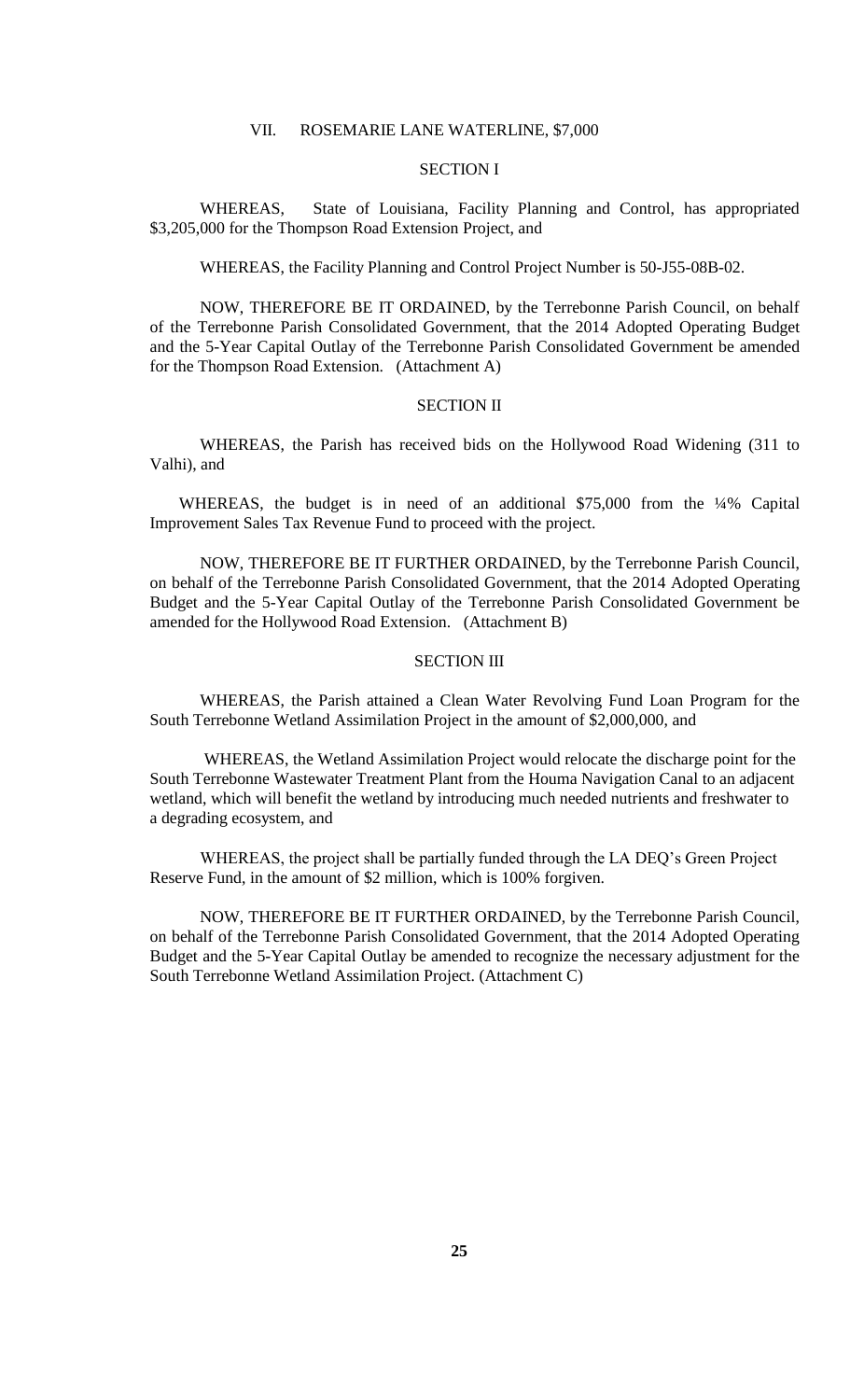### SECTION IV

WHEREAS, Administration is requesting \$75,000 to continue with the demolition program, and

WHEREAS, there are ten properties that are next for the demolition process.

NOW, THEREFORE BE IT FURTHER ORDAINED, by the Terrebonne Parish Council, on behalf of the Terrebonne Parish Consolidated Government, that the 2014 Adopted Operating Budget be amended to recognize the necessary adjustment for the demolitions of ten properties. (Attachment D)

# SECTION V

WHEREAS, per Engineering Department, the new estimate of the Fireman's Skate Park reflect that the budget needs to increase by \$40,000, and

WHEREAS, the funding source is the Parishwide Recreation Fund's Fund Balance.

NOW, THEREFORE BE IT FURTHER ORDAINED, by the Terrebonne Parish Council, on behalf of the Terrebonne Parish Consolidated Government, that the 2014 Adopted Operating Budget and the 5-Year Capital Outlay be amended to recognize the necessary adjustment for the Fireman's Skate Park. (Attachment E)

#### SECTION VI

WHEREAS, per Engineering Department, the new estimate for the Bayou Gardens Turn Lane is requiring an additional \$150,000 for this project which will be funded by the ¼% Capital Improvement Sales Tax Revenue Fund.

NOW, THEREFORE BE IT FURTHER ORDAINED, by the Terrebonne Parish Council, on behalf of the Terrebonne Parish Consolidated Government, that the 2014 Adopted Operating Budget and the 5-Year Capital Outlay be amended to recognize the necessary adjustment for the Bayou Gardens Turn Lane Project. (Attachment F)

# SECTION VII

WHEREAS, per Engineering Department, the new estimate for the Rosemarie Lane is requiring an additional \$7,000 for this project which will be funded by the Sales Tax Revenue Fund.

NOW, THEREFORE BE IT FURTHER ORDAINED, by the Terrebonne Parish Council, on behalf of the Terrebonne Parish Consolidated Government, that the 2014 Adopted Operating Budget and the 5-Year Capital Outlay be amended to recognize the necessary adjustment for the Rosemarie Lane Project. (Attachment G)

#### **SECTION VIII**

If any word, clause, phrase, section or other portion of this ordinance shall be declared null, void, invalid, illegal, or unconstitutional, the remaining words, clauses, phrases, sections and other portions of this ordinance shall remain in full force and effect, the provisions of this ordinance hereby being declared to be severable.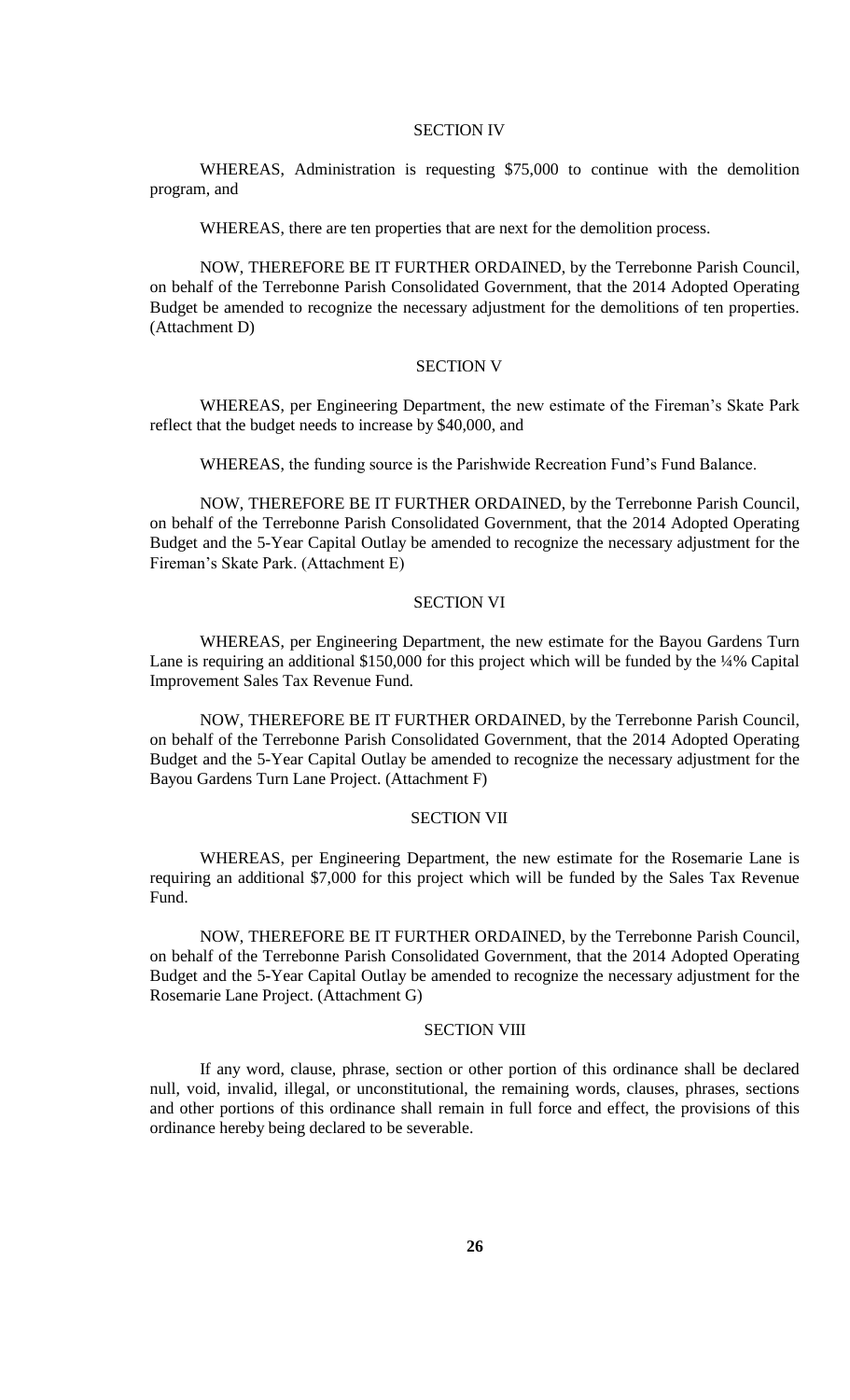# SECTION IX

This ordinance shall become effective upon approval by the Parish President or as otherwise provided in Section 2-13(b) of the Home Rule Charter for a Consolidated Government for Terrebonne Parish, whichever occurs sooner.

This ordinance, having been introduced and laid on the table for at least two weeks, was voted upon as follows:

THERE WAS RECORDED:

YEAS: D. Babin, D. Guidry, P. Lambert, A. Williams, G. Hood, Sr., B. Amedee, and C. Duplantis-Prather, and R. Hornsby. NAYS: None.

NOT VOTING: None.

ABSTAINING: None.

ABSENT: J. Navy.

The Chairman declared the ordinance adopted on this, the 19th day of November 2014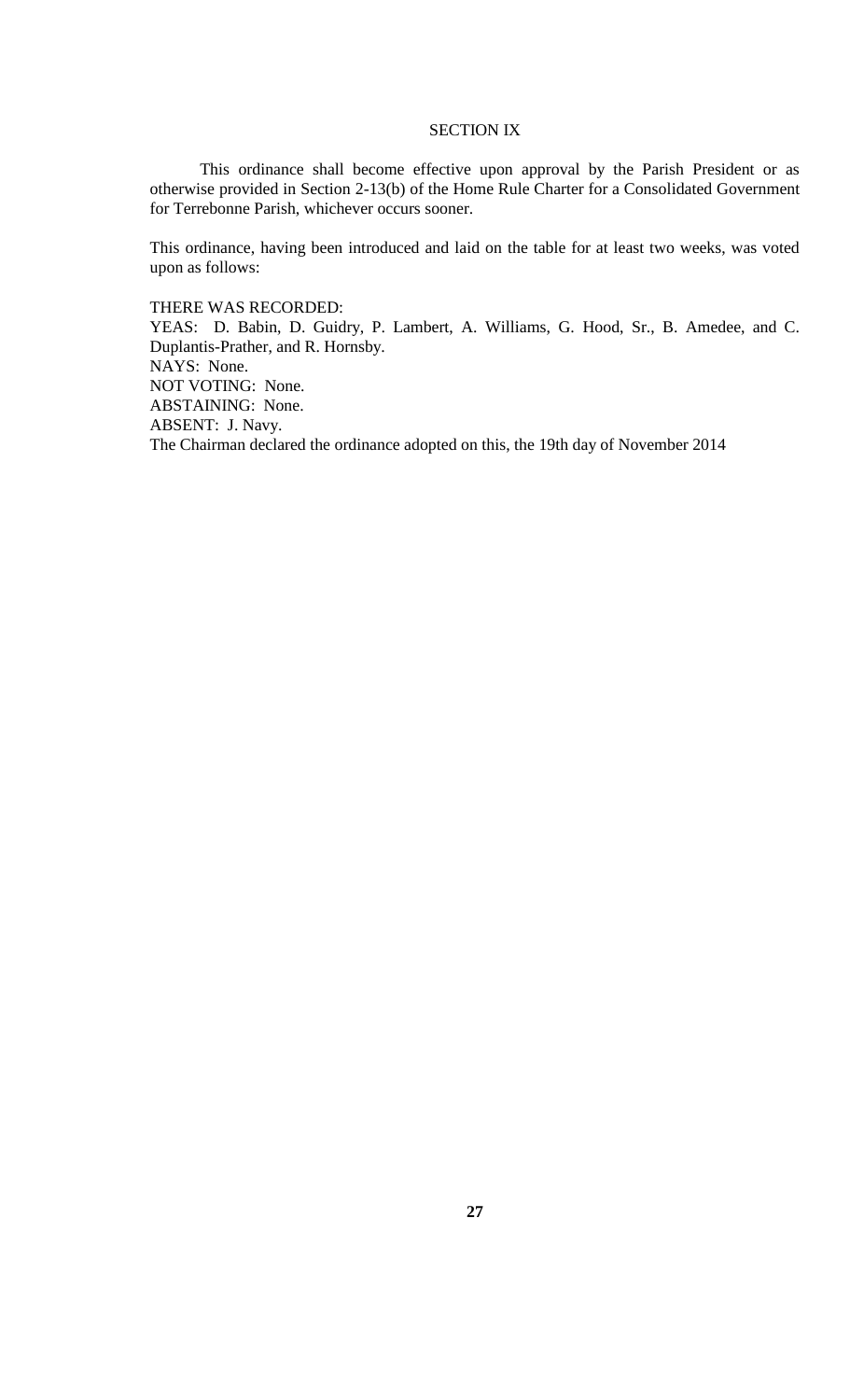| <b>ATTACHMENT A - Thompson Road Levee/Drainage</b>                   |                  |                          |                          |  |
|----------------------------------------------------------------------|------------------|--------------------------|--------------------------|--|
|                                                                      |                  | 2014                     |                          |  |
|                                                                      | <b>Adopted</b>   | <b>Change</b>            | <b>Amended</b>           |  |
| Thompson Road Levee/Drainage                                         | 3,118,442        | 3,205,000                | 6,323,442                |  |
| Thompson Rd Facility Planning & Control                              |                  | (3,205,000)              | (3,205,000)              |  |
| <b>ATTACHMENT B - Hollywood Road Widening (311 to Valhi)</b>         |                  |                          |                          |  |
|                                                                      |                  |                          |                          |  |
|                                                                      | <b>Adopted</b>   | 2014<br><b>Change</b>    | Amended                  |  |
|                                                                      |                  |                          |                          |  |
| Hollywood Road Widening (311 to Valhi)                               | 1,050,000        | 75,000                   | 1,125,000                |  |
| <b>Transfer from Sales Tax Fund</b>                                  | (1,750,000)      | (75,000)                 | (1,825,000)              |  |
| <b>Transfer to Road Construction Fund</b>                            |                  | 75,000                   |                          |  |
| Fund Balance (Decrease)                                              | 1,750,000<br>N/A | (75,000)                 | 1,825,000<br>N/A         |  |
|                                                                      |                  |                          |                          |  |
| <b>ATTACHMENT C - South Terrebonne Wetland Assimilation Project</b>  |                  |                          |                          |  |
|                                                                      | 2014             |                          |                          |  |
|                                                                      | <b>Adopted</b>   | <b>Change</b>            | <b>Amended</b>           |  |
| South Terrebonne Wetland Assimilation                                |                  |                          |                          |  |
| Proceeds of Bond Issuance                                            |                  | 2,000,000<br>(2,000,000) | 2,000,000<br>(2,000,000) |  |
|                                                                      |                  |                          |                          |  |
| <b>ATTACHMENT D - Demolitions - Planning Departmnet</b>              |                  |                          |                          |  |
|                                                                      |                  |                          |                          |  |
|                                                                      | <b>Adopted</b>   | 2014<br><b>Change</b>    | Amended                  |  |
|                                                                      |                  |                          |                          |  |
| <b>Demolition Program</b><br>Fund Balance (Decrease)                 | 142,824<br>N/A   | 75,000<br>(75,000)       | 217,824<br>N/A           |  |
|                                                                      |                  |                          |                          |  |
| <b>ATTACHMENT E - Fireman's Skate Park</b>                           |                  |                          |                          |  |
|                                                                      |                  | 2014                     |                          |  |
|                                                                      | <b>Adopted</b>   | <b>Change</b>            | <b>Amended</b>           |  |
| <b>Fireman's Skate Park</b>                                          | 1,121,558        | 40,000                   | 1,161,558                |  |
| Transfer from P/W Recreation Fund                                    |                  | (40,000)                 | (40,000)                 |  |
|                                                                      |                  |                          |                          |  |
| Transfer to Capital Projects Fund                                    |                  | 40,000                   | 40,000                   |  |
| Fund Balance (Decrease)                                              | N/A              | (40,000)                 | N/A                      |  |
| <b>ATTACHMENT F - Bayou Gardens Turn Lane</b>                        |                  |                          |                          |  |
|                                                                      |                  |                          |                          |  |
|                                                                      |                  | 2014                     |                          |  |
|                                                                      | <b>Adopted</b>   | <b>Change</b>            | Amended                  |  |
| Bayou Gardens Turn Lane                                              | 200,000          | 150,000                  | 350,000                  |  |
| <b>Transfer from Sales Tax Fund</b>                                  | (1,825,000)      | (150,000)                | (1,975,000)              |  |
|                                                                      |                  |                          |                          |  |
| <b>Transfer to Road Construction Fund</b><br>Fund Balance (Decrease) | 1,825,000<br>N/A | 150,000<br>(150,000)     | 1,975,000<br>N/A         |  |
|                                                                      |                  |                          |                          |  |
| <b>ATTACHMENT G - Rosemarie Lane Waterline</b>                       |                  |                          |                          |  |
|                                                                      | 2014             |                          |                          |  |
|                                                                      | <b>Adopted</b>   | <b>Change</b>            | <b>Amended</b>           |  |
|                                                                      |                  |                          |                          |  |
| Bayou Gardens Turn Lane                                              | 124,899          | 7,000                    | 131,899                  |  |
| Transfer from Sales Tax Fund                                         |                  | (7,000)                  | (7,000)                  |  |
| Transfer to Capital Projects Control Fund                            |                  | 7,000                    | 7,000                    |  |
| Fund Balance (Decrease)                                              | N/A              | (7,000)                  | N/A                      |  |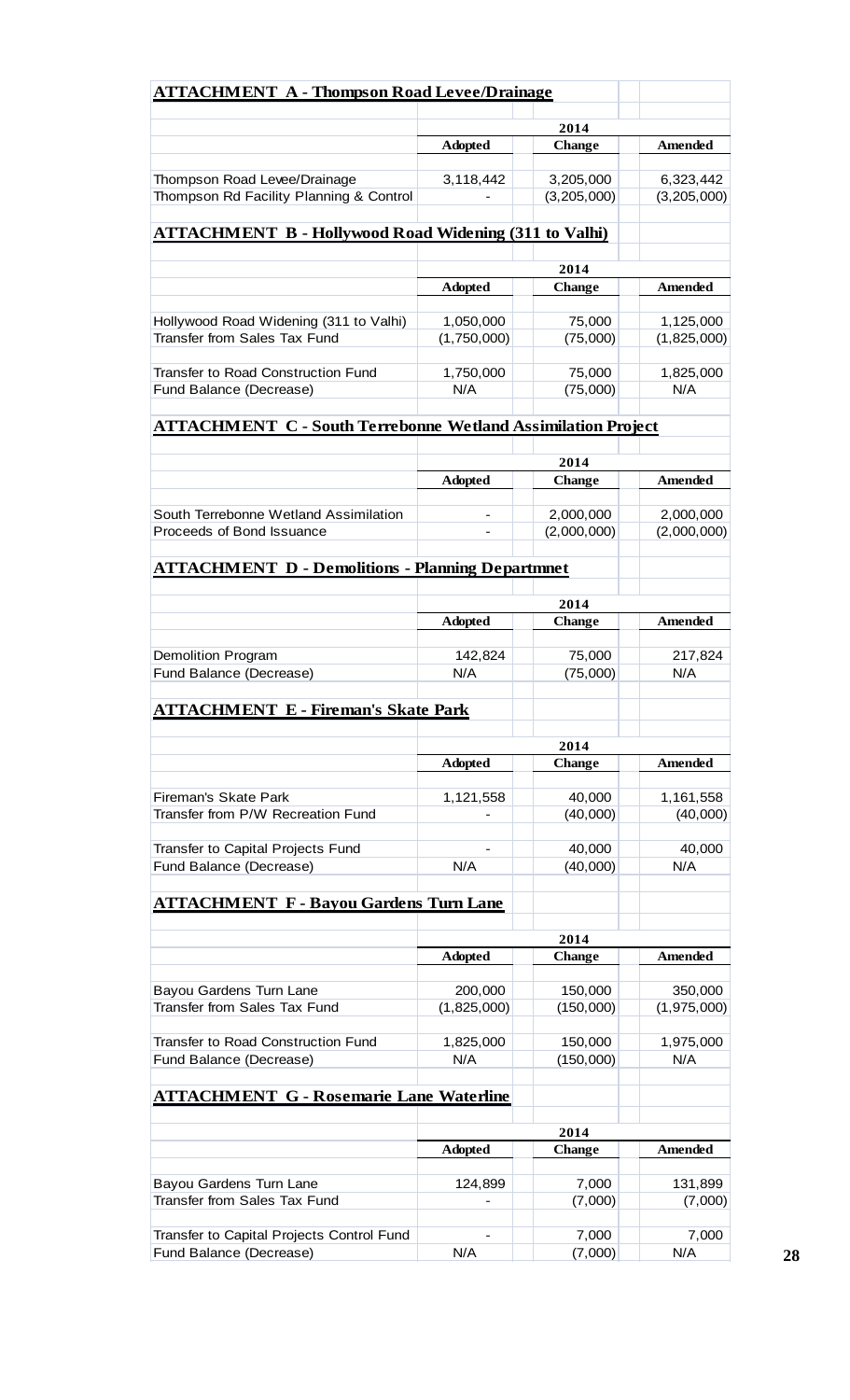Mr. D. Babin moved, seconded by Ms. B. Amedѐe, "THAT, the Council continue with the regular order of business."

The Chairman called for a vote on the motion offered by Mr. D. Babin. THERE WAS RECORDED: YEAS: D. Babin, D. Guidry, P. Lambert, A. Williams, G. Hood, Sr., B. Amedèe, C. Duplantis-Prather and R. Hornsby. NAYS: None. ABSENT: J. Navy. The Chairman declared the motion adopted.

Ms. A. Williams moved, seconded by Mr. D. Guidry and Mr. D. Babin, "THAT, the Council approve the following street light list(s):

REPLACE 100 OR 175-WATT EXISTING STREET LIGHT AT THE SOUTHEAST CORNER OF THE INTERSECTION OF GABASSE AND MAIN STREETS WITH A **250-WATT COBRA HEAD ON LONG ARM;** USD; TPCG; CHRISTA DUPLANTIS-PRATHER, DISTRICT 5

INSTALL STREET LIGHT **AND POLE** IN THE VICINITY OF BRISTOL AND ALMA (CONTACT COUNCILMAN GREG HOOD, SR. IF MORE INFO IS NEEDED); RLD #1; ENTERGY; GREG HOOD, SR., DISTRICT 3

ENERGIZE 7 STREET LIGHTS (IF CRESCENT PLACE S/D IS ACCEPTED); RLD #2; SLECA; RUSSELL HORNSBY, DISTRICT 6

The Chairman called for a vote on the motion offered by Ms. A. Williams. THERE WAS RECORDED: YEAS: D. Babin, D. Guidry, P. Lambert, A. Williams, G. Hood, Sr., B. Amedèe, C. Duplantis-Prather and R. Hornsby. NAYS: None. ABSENT: J. Navy. The Chairman declared the motion adopted.

Ms. B. Amedèe moved, seconded by Mr. G. Hood, Sr., "THAT, the Council hold nominations open for the one long-standing vacancy on the Bayou Blue Fire Protection District Board until further notice."

The Chairman called for a vote on the motion offered by Ms. B. Amedèe. THERE WAS RECORDED: YEAS: D. Babin, D. Guidry, P. Lambert, A. Williams, G. Hood, Sr., B. Amedèe, C. Duplantis-Prather and R. Hornsby. NAYS: None. ABSENT: J. Navy. The Chairman declared the motion adopted.

Mr. G. Hood, Sr. moved, seconded by Mr. D. Guidry, "THAT, the Council hold nominations open for the two vacant positions on the Houma Downtown Development Corporation (one representing the Historical Society and one representing the Parish Council) until the next Council meeting."

The Chairman called for a vote on the motion offered by Mr. G. Hood, Sr. THERE WAS RECORDED: YEAS: D. Babin, D. Guidry, P. Lambert, A. Williams, G. Hood, Sr., B. Amedèe, C. Duplantis-Prather and R. Hornsby. NAYS: None.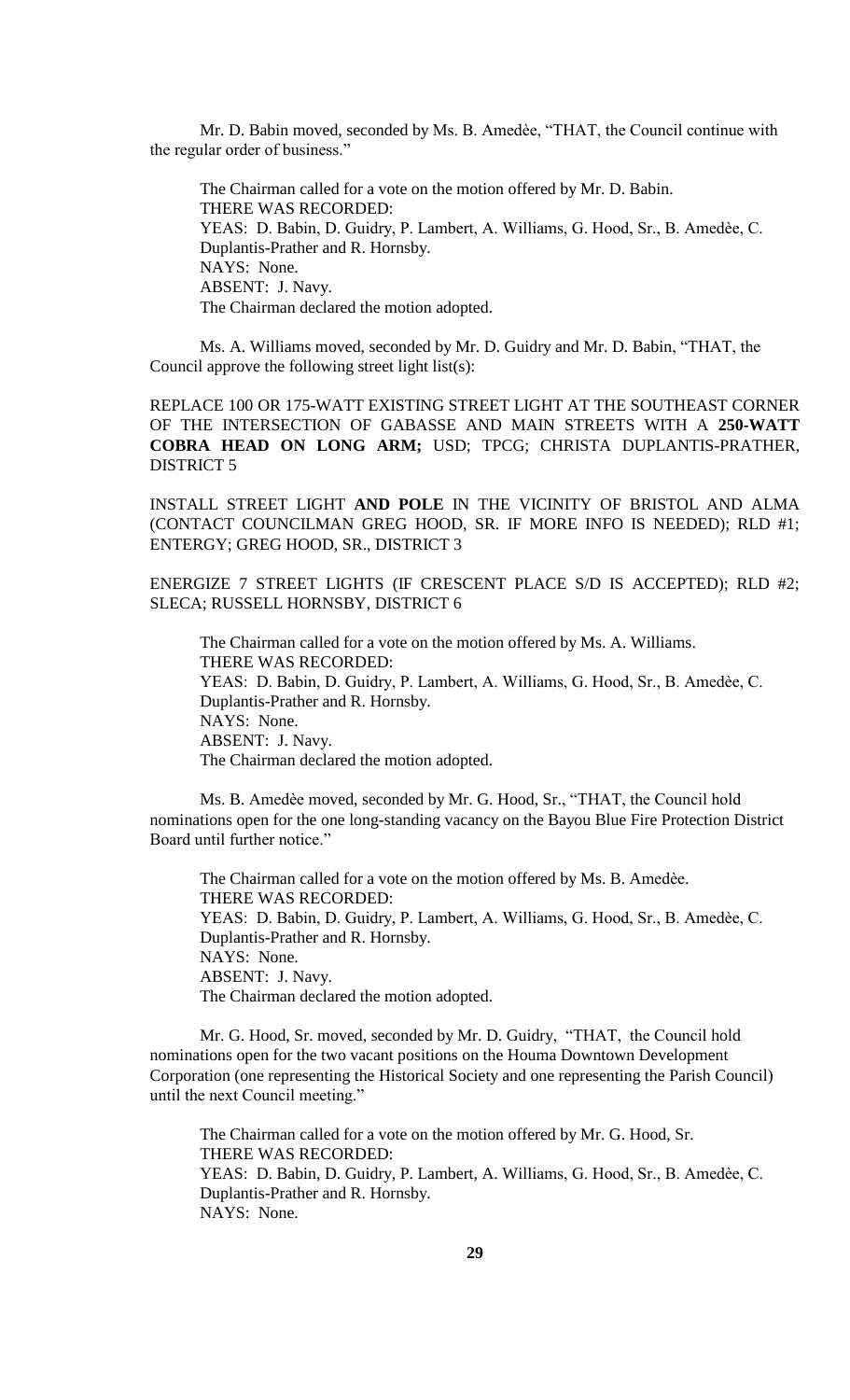ABSENT: J. Navy. The Chairman declared the motion adopted.

Ms. A. Williams moved, seconded by Mr. D. Guidry, "THAT, the Council hold nominations open for the vacant position on the Terrebonne Economic Development Authority (individual must be a resident of Terrebonne Parish and either a proprietor, partner or officer of a business within Terrebonne Parish) until the next Council meeting."

The Chairman called for a vote on the motion offered by Ms. A. Williams. THERE WAS RECORDED: YEAS: D. Babin, D. Guidry, P. Lambert, A. Williams, G. Hood, Sr., B. Amedèe, C. Duplantis-Prather and R. Hornsby. NAYS: None. ABSENT: J. Navy. The Chairman declared the motion adopted.

Mr. D. Babin moved, seconded by Mr. G. Hood, Sr., "THAT, the Council open nominations for the two expiring terms on the Houma-Terrebonne Regional Planning Commission, nominate Mr. Gerald Schouest and Mr. Jeremy Kelly; close nominations and reappoint Mr. Gerald Schouest and Mr. Jeremy Kelly to serve another term on the Houma Terrebonne Regional Planning Commission."

The Chairman called for a vote on the motion offered by Mr. D. Babin. THERE WAS RECORDED: YEAS: D. Babin, D. Guidry, P. Lambert, A. Williams, G. Hood, Sr., B. Amedèe, C. Duplantis-Prather and R. Hornsby. NAYS: None. ABSENT: J. Navy. The Chairman declared the motion adopted.

Mr. D. Babin moved, seconded by Ms. C. Duplantis-Prather, "THAT, the Council hold nominations open for the one expiring term on the Recreation District No. 3A Board until the next Council meeting."

The Chairman called for a vote on the motion offered by Mr. D. Babin. THERE WAS RECORDED: YEAS: D. Babin, D. Guidry, P. Lambert, A. Williams, G. Hood, Sr., B. Amedèe, C. Duplantis-Prather and R. Hornsby. NAYS: None. ABSENT: J. Navy. The Chairman declared the motion adopted.

Mr. G. Hood, Sr. moved, seconded by Mr. D. Babin, "THAT, the Council open nominations for the Municipal Fire and Police Civil Service Board, nominate Mr. Calvin Jones; close nominations and reappoint Mr. Calvin Jones to serve another term on the Municipal Fire and Police Civil Service Board."

The Chairman called for a vote on the motion offered by Mr. G. Hood, Sr. THERE WAS RECORDED: YEAS: D. Babin, D. Guidry, P. Lambert, A. Williams, G. Hood, Sr., B. Amedèe, C. Duplantis-Prather and R. Hornsby. NAYS: None. ABSENT: J. Navy. The Chairman declared the motion adopted.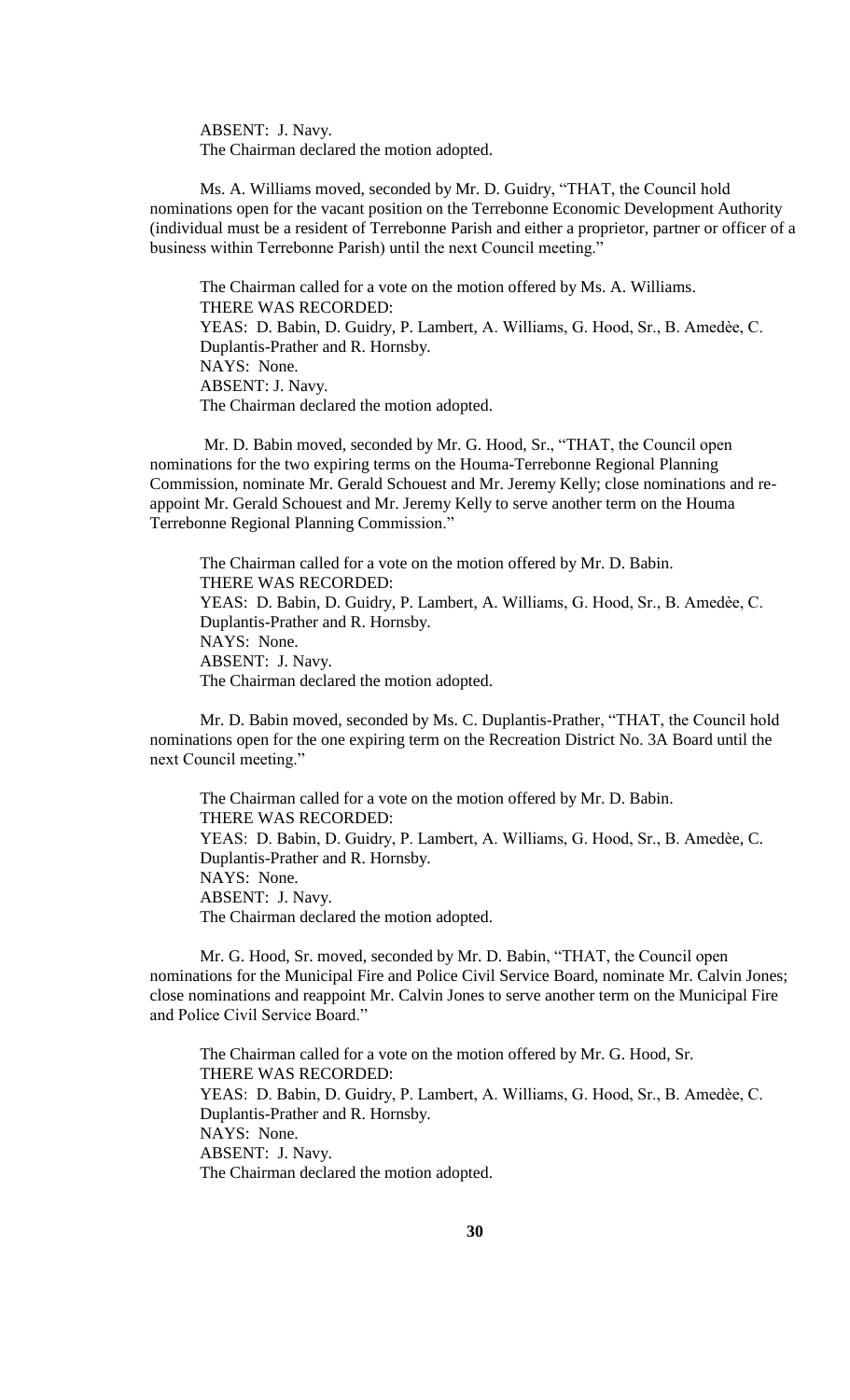The Council Chairman announced the following vacancies, which he noted will be handled as per usual procedure:

One vacancy on the Terrebonne Parish Tree Board due to a resignation.

Under Agenda Item 7A – Announcements, Council Members:

- Councilman P. Lambert announced that the Annual Ward 7 Citizen's Club Free Thanksgiving Dinner will be held on Thanksgiving Day, November  $27<sup>th</sup>$  from 11:00 a.m. to 1:00 p.m. The public is invited to attend.
- Councilman P. Lambert announced the Sacred Heart Catholic Church in Montegut will be celebrating its 150 Year Anniversary mass on November  $30<sup>th</sup>$  beginning at 10:00 a.m. with a reception following at the Montegut Recreation Center.
- Councilwoman C. Duplantis-Prather announced to pet owners to have their pets spayed or neutered to help control the pet population and asked that if a stray animals is found, please contact the Animal Shelter at (985) 873-6709.
- Councilwoman C. Duplantis-Prather wished everyone a "Happy, Blessed and Safe Thanksgiving".
- Councilman G. Hood, Sr. wished everyone a "Happy Thanksgiving" and stressed to the public *please "*don't drink and drive".
- Councilman D. Babin announced that early voting begin on Saturday, November  $22<sup>nd</sup>$ .
- Councilman D. Babin announced that there will be a Thanksgiving Dinner on Saturday, November  $22<sup>nd</sup>$  at the Grand Caillou Recreation Center. The public is invited to attend.
- Councilman D. Babin announced that the new pump station at Shrimpers Row is completed and will be very efficient to the area.
- Councilman D. Babin wished everyone a "Happy Thanksgiving".
- Councilman R. Hornsby wished everyone a "Happy and Safe Thanksgiving".
- Councilman R. Hornsby announced that the light on Hwy. 311 and Savanne Road is working properly.
- Councilman R. Hornsby announced that the plans for the skatepark is proceeding well and is on schedule and should be completed in the first quarter of 2015.

Under Agenda Item 7B – Parish President Michel Claudet announced the following:

- A "warn notice" have been received from Hercules Offshore stating that they will be laying off approximately 400 employees.
- The bids have been rejected for the Bayou Gardens Extension Project Phase II (between Coteau Road and Bayou Blue Road) because they were in excess of the budget.
- The resolution certifying compliance with the public bid laws was necessary so that the contract to proceed with the parking lot construction behind Le Petite Theater on Park Ave. could be accepted.
- The embankment phase of the Westside Boulevard Extension Project will began soon.
- The medical insurance rates for 2015 will increase slightly; noting that the rates in 2014 had decreased by 8% because of a saving that had been received.
- Notification has been received from the U.S. Department of Justice that the case against the Terrebonne Parish Juvenile Justice Facility has been dismissed.

Ms. A. Williams moved, seconded unanimously, "THAT, the Council pursuant to Section 2-98 of the Parish Code, appoint the Parish President's recommendation of Mr. Joseph Harris, Jr. as Juvenile Detention Director."

The Chairman called for a vote on the motion offered by Ms. A. Williams. THERE WAS RECORDED: YEAS: D. Babin, D. Guidry, P. Lambert, A. Williams, G. Hood, Sr., B. Amedèe, C.

Duplantis-Prather and R. Hornsby.